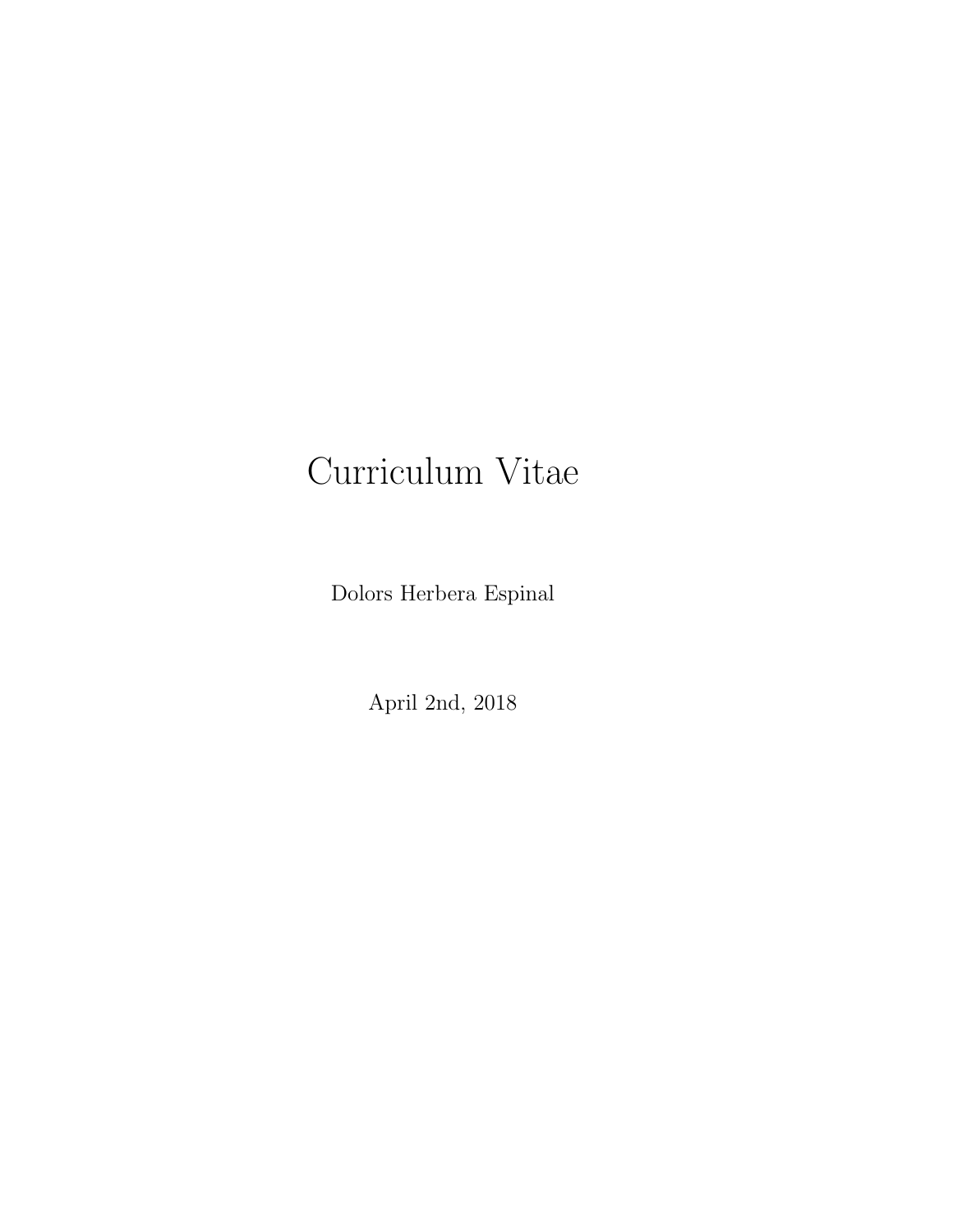## Contents

|    | 1 Education Background                                                 | 3              |
|----|------------------------------------------------------------------------|----------------|
|    | <b>Professional Experience</b>                                         | 3              |
| 3. | Languages                                                              | 3              |
|    | <b>Research activity</b>                                               | 3              |
|    | 4.1                                                                    | $\overline{4}$ |
|    | 4.2                                                                    | 6              |
|    | 4.3                                                                    | 6              |
|    | 4.4                                                                    | 6              |
|    | 4.5                                                                    | 7              |
|    | 4.6                                                                    | 7              |
|    | 4.7                                                                    | -9             |
|    | 4.8                                                                    | 10             |
|    | International conferences and research activities organization:<br>4.9 | 10             |
|    |                                                                        | 12             |
|    |                                                                        | 15             |
|    |                                                                        | 16             |
|    | 4.13 Some courses and monographic seminars attended outside UAB        | 18             |
| 5. | <b>Teaching activity</b>                                               | 19             |
| 6  | <b>Professional Service activities</b>                                 | 22             |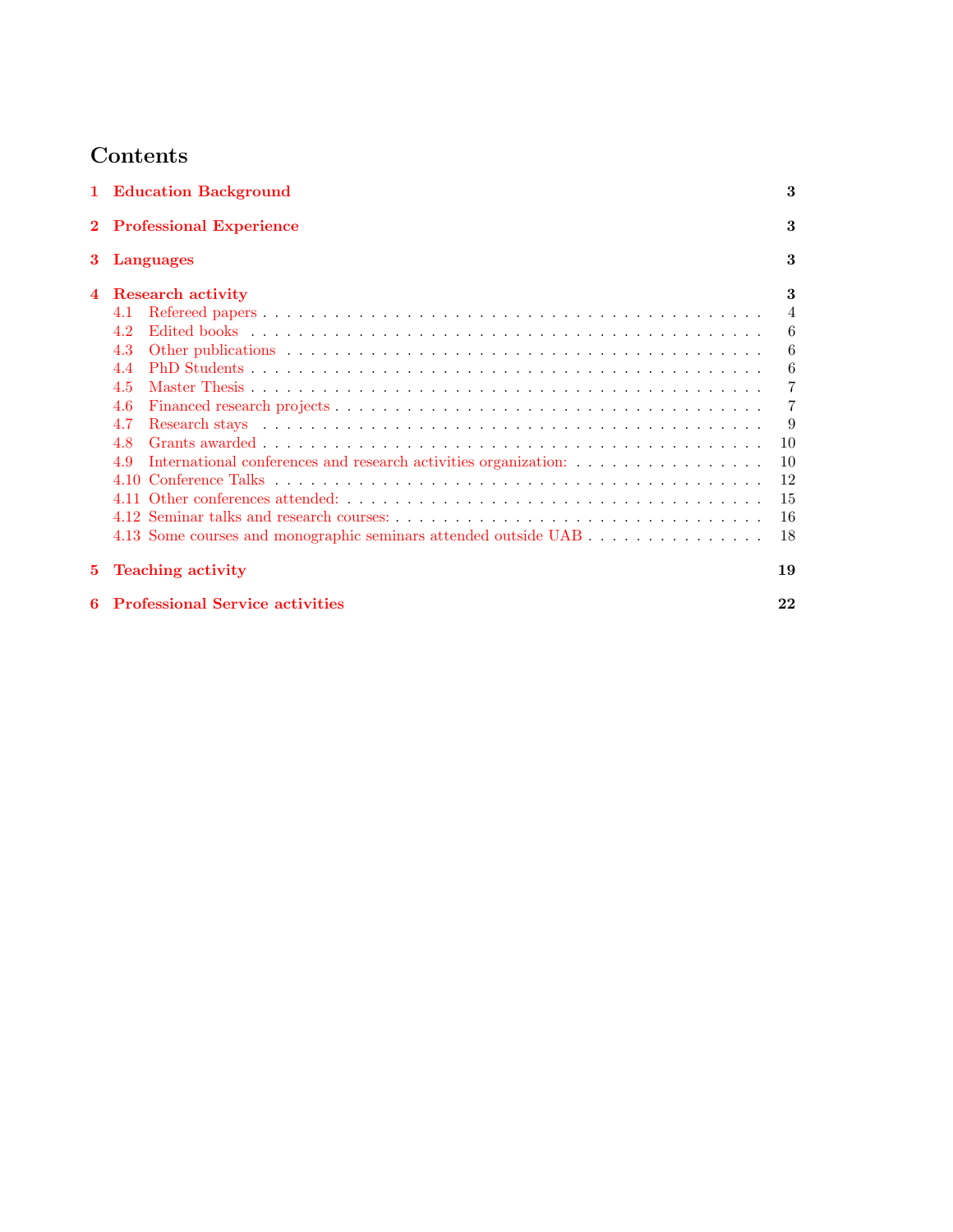## <span id="page-2-0"></span>1 Education Background

- B. Sc. in Mathematics, July 1985 Universitat Autònoma de Barcelona (Spain).
- Ph.D. in Mathematics, January 1992 under supervision of Professor P. Menal at the Universitat Autònoma de Barcelona (Spain). The title of the thesis was Sobre anells tals que els seus mòduls finitament generats fidels són generadors.

## <span id="page-2-1"></span>2 Professional Experience

Since I finished my degree in Mathematics I have been working at the Universitat Autònoma de Barcelona. I have been:

- Ayudante de clases prácticas. From October 1st 1985 to September 30th 1987.
- Ayudante de escuela universitaria. From October 1st 1987 to September 30th 1989.
- Titular de Escuela Universitaria (interina). From October 1st 1989 to November 1st 1992.
- Titular de Escuela Universitaria (numeraria). From September 2nd 1992 to July 2nd. 1995.
- Catedrática de Escuela Universitaria (numeraria). From July 3rd 1995 until December 18th 2015 when I was assimilated to:
- Titular de Universidad (numeraria).

Since October 2016 I am the Coordinator of the PhD Program in Mathematics of the Universitat Autònoma de Barcelona.

Since 2015 I am member of the Barcelona Graduate School of Mathematics (BGSMath). Since April 2017, I am member of the Advisory Scientific Committee of the BGSMath.

## <span id="page-2-2"></span>3 Languages

I speak and write Catalan and Spanish as Mother tongues.

In 1988 obtained the English First Certificate from Universidad de Cambridge. Afterwards I spend almost two years as a postdoc in the United States, after that I have a good level of spoken and written English.

I followed Italian courses until level 3. After I spent one course in Padova visiting the Universit`a degli studi di Padova (2004–2005). My level of Italian is quite good at conversation level (even to discuss mathematics) but not so good at written level.

## <span id="page-2-3"></span>4 Research activity

From my research activity I have four Sexenios de investigación recognized by the Spanish and by the Catalan authorities. The first for the years 1989-1992-1993-1994-1995-1996, the second for the period 1997 to 2002, from 2003 to 2008 and from 2009 to 2014.

According to the data on Mathematical Reviews (checked March, 2018) I have 394 citations and my h-index is 12. Including the paper signed with the acronym MD Rafael the number of quotations becomes 434 and my h-index is 13.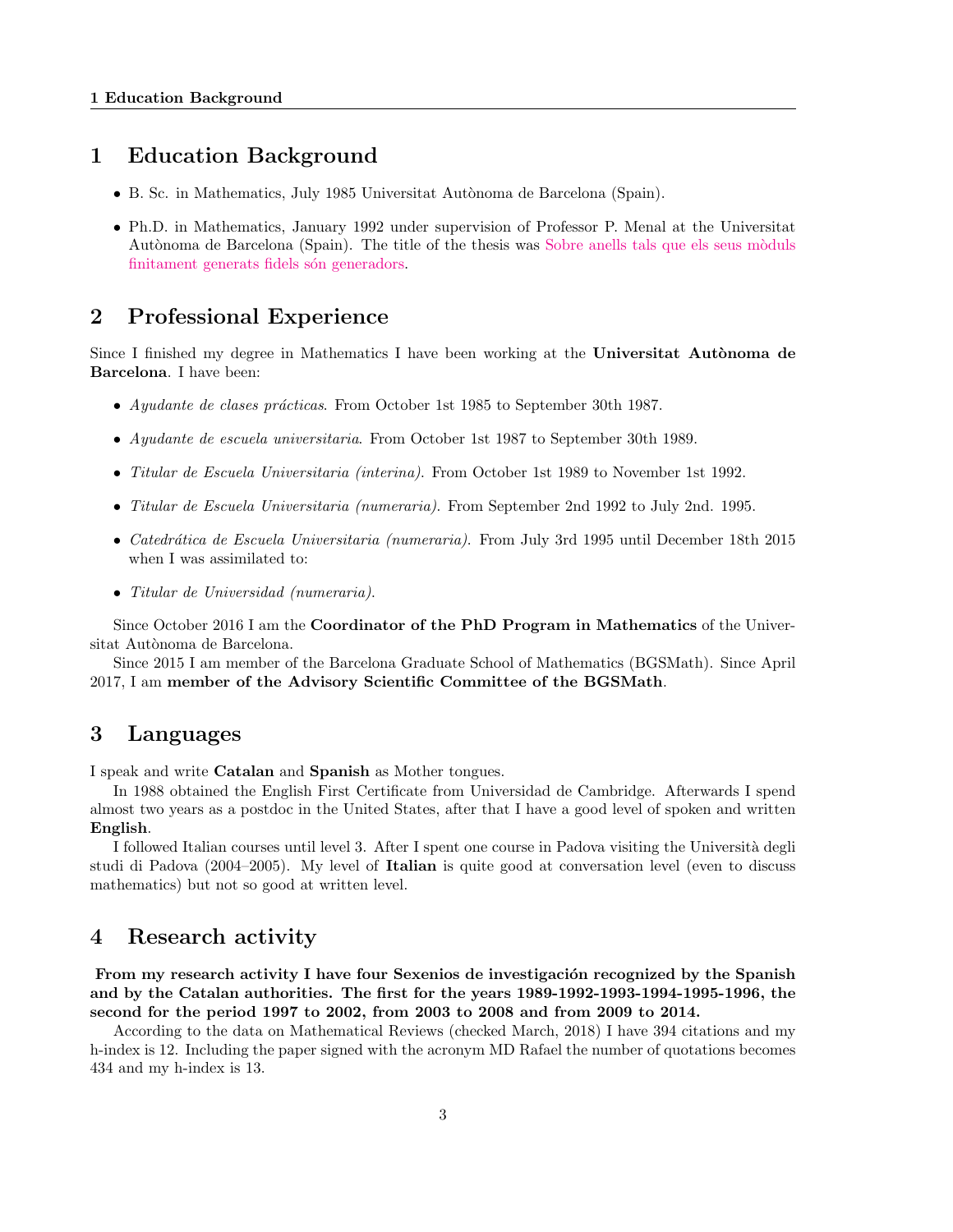## <span id="page-3-0"></span>4.1 Refereed papers

- 1. D. Herbera and R. Fernández-Alonso; Finite Lattices of Preradicals over Finite Representation Type Rings. Int. Electron. J. Algebra 21 (2017), 103–120.
- 2. P. Aydogdu and D. Herbera; A family of examples of generalized perfect rings.Comm. in Algebra 44 (2016) 1171–1180.
- 3. D. Herbera and J. Sánchez; *The inversion height of the free field is infinite*. Selecta Mathematica 21 (2015) 883–924.
- 4. D. Herbera and P. Příhoda; *Reconstructing projective modules from its trace ideal.* Journal of Algebra 416 (2014) 25–57.
- 5. D. Herbera and P. Příhoda; *Infinitely generated projective modules over pullbacks of rings*. Trans. Amer. Math. Soc. 366 (2014), no. 3, 1433–1454.
- 6. D. Herbera; Constructions of Modules with a prescribed direct sum decomposition. International Electronic Journal of Algebra15 (2014) 218–248.
- 7. J. Stovíček, J. Trlifaj and D. Herbera; Cotilting Modules over Commutative Noetherian rings. Journal of Pure and Applied Algebra 218 (2014) 1696–1711.
- 8. Dolors Herbera; *Definable categories and Mittag-Leffler conditions*. In RING THEORY AND ITS Applications 137–166 (2014) AMS, Providence (USA).
- 9. Dolors Herbera and Jan Trlifaj; Almost free modules and Mittag-Leffler conditions. Advances in Mathematics 229 (2012) 3436–3467.
- 10. D. Herbera and L. Angeleri-Hügel; Auslander-Reiten components over pure-semisimple hereditary rings. J. of Algebra 331 (2011) 285–303.
- 11. D. Herbera and P. Příhoda; Big projective modules over noetherian semilocal rings. J. Reine und Angew. Math. 648 (2010) 111–148.
- 12. L. Angeleri-Hügel, D. Herbera and J. Trlifaj; Baer and Mittag-Leffler modules over Tame Hereditary Algebras. Mathematische Zeitschrift 265 (2010) 1–19.
- 13. Dolors Herbera; *Simple modules over small rings.* In PROCEEDINGS OF THE INTERNATIONAL Conference on Rings and Things, 189–205 (2009), AMS, Providence (USA).
- 14. Silvana Bazzoni and Dolors Herbera; Cotorsion pairs generated by modules of bounded projective dimension. Israel J. of Math. **174** (2009) 119-160.
- 15. Cornelius Greither, Dolors Herbera and Jan Trlifaj; A version of the Baer splitting problem for noetherian rings; in MODELS, MODULES AND ABELIAN GROUPS, 375–383 (2008) de Gruyter, New York, Berlin.
- 16. Lidia Angeleri Hügel and Dolors Herbera; Mittag-Leffler conditions on modules. Indiana Univ. Math. J. 57 (2008) 2459–2518.
- 17. Silvana Bazzoni and Dolors Herbera; One dimensional tilting modules are of finite type. Algebras and Representation Theory 11 (2008) 43–61.
- 18. Lidia Angeleri Hügel, Silvana Bazzoni and Dolors Herbera; A solution to the Baer splitting problem. Transactions of the American Mathematical Society. 360 (2008) 2409–2421.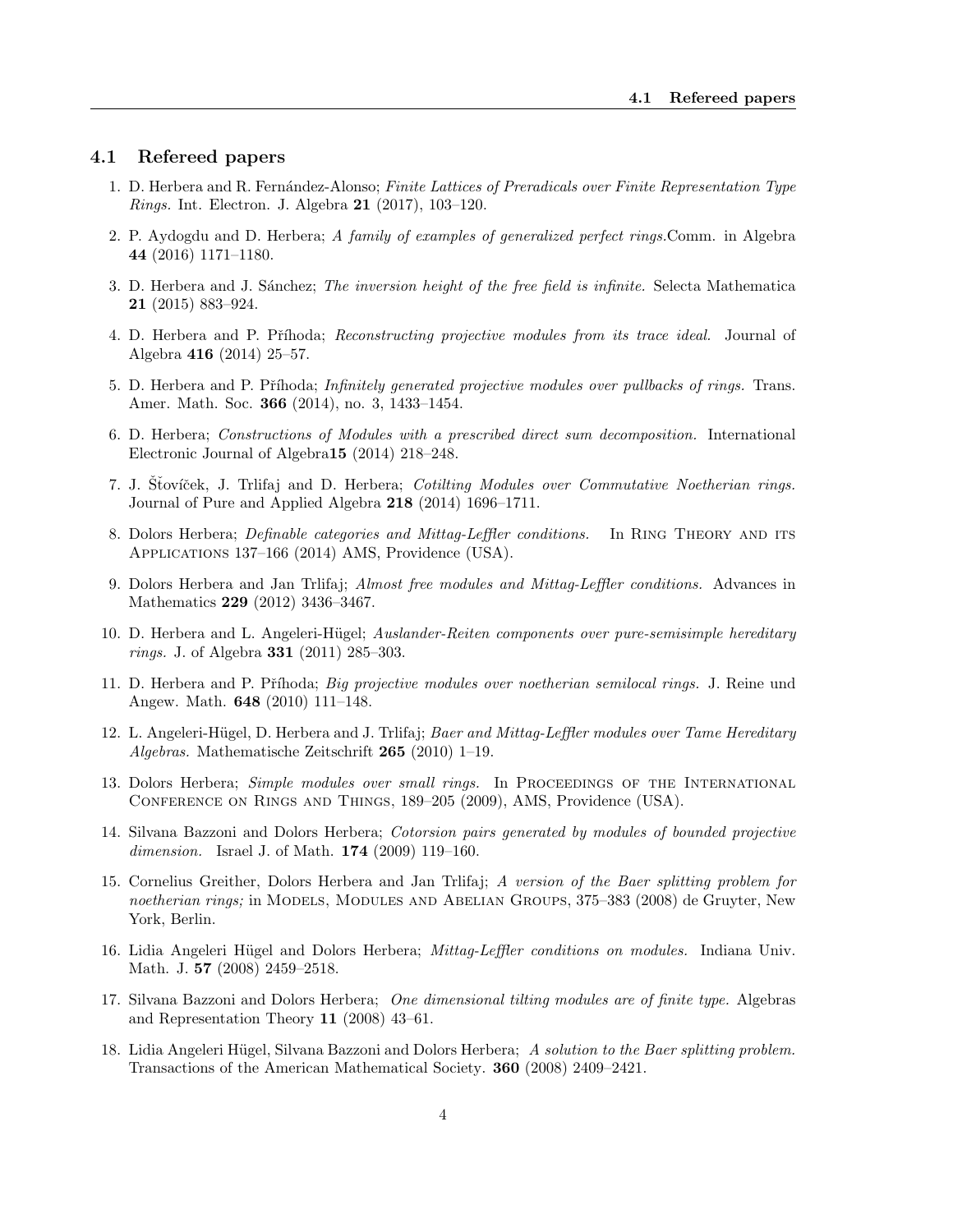- 19. Dolors Herbera and Javier Sánchez; Computing the inversion height of some embeddings of the free algebra and the free group algebra. Journal of Algebra  $310$  (2007) 108–131.
- 20. P. N. Anh and Dolors Herbera; *Müller's question on semiperfect complete Hereditary Noetherian* Prime rings. Proceedings of the Edinburgh Mathematical Society 49 (2006) 567–573.
- 21. Alberto Facchini and Dolors Herbera; Local homomorphisms and modules with a semilocal endomorphism ring. Algebras and Representation Theory 9 (2006) 403–422.
- 22. L. Angeleri-Hügel, D. Herbera and J. Trilifaj; *Tilting modules and Gorenstein rings*. Forum Math. 18 (2006), no. 2, 211–229.
- 23. D. Herbera, T. Kepka and P. Nemec; *Hamiltonian selfdistributive quasigroups*. Journal of Algebra 289 (2005) 70–104.
- 24. L. Angeleri-Hügel, D. Herbera and J. Trlifaj; *Divisible modules and localization*. Journal of Algebra 294 (2005) 519–551.
- 25. A. Facchini, D. Herbera and I. Sakhajev; Flat modules and lifting of finitely generated projective modules. Pacific Journal of Mathematics 220 (2005) 49–67.
- 26. A. Facchini and D. Herbera; Two results on modules whose endomorphism ring is semilocal. Algebras and Representation Theory 7 (2004) 575–585.
- 27. W. Dicks, D. Herbera and J. Sánchez; On a theorem of Ian Hughes about division rings of fractions. Communications in Algebra 32 (2004) 1127-1149.
- 28. D. Herbera; Bezout and Semihereditary Power series rings. Journal of Algebra 270 (2003) 150-168.
- 29. A. Facchini, D. Herbera and I. Sakhajev; Finitely Generated Flat Modules and a Characterization of Semiperfect Rings. Communications in Algebra 31 (2003) 4195–4214.
- 30. A. Facchini and D. Herbera; Modules with only finitely many direct sum decompositions up to *isomorphism.* Irish Mathematical Bulletin  $50$  (2003) 51–69.
- 31. P. N. Anh and D. Herbera; *Patching Dualities*. Journal of Algebra and its Applications  $\bf{1}$  (2002) 307–325.
- 32. P. N. Anh, D. Herbera and C. Menini; *Baer Duality for Commutative Rings.* Forum Mathematicum 14 (2002) 47–63.
- 33. A. Facchini and D. Herbera; Projective modules over semilocal rings. In ALGEBRA AND ITS APplications, Contemporary Mathematics 259, American Mathematical Society 2000, 181–198.
- 34. A. Facchini and D. Herbera;  $K_0$  of a semilocal ring. Journal of Algebra 225 (2000) 47–69.
- 35. P. N. Anh, D. Herbera and C. Menini; *Baer and Morita duality.* Journal of Algebra 232 (2000) 462–484.
- 36. P. N. Ánh, D. Herbera and C. Menini;  $AB-5^*$  for module and ring extensions. In ABELIAN GROUPS, Module Theory and Topology, Lecture Notes in Pure and Applied Mathematics 201, Marcel-Dekker, 1998, 59–68.
- 37. P. N. Ánh, D. Herbera and C. Menini;  $AB-5^*$  and Linear Compactness. Journal of Algebra 200 (1998) 99–117.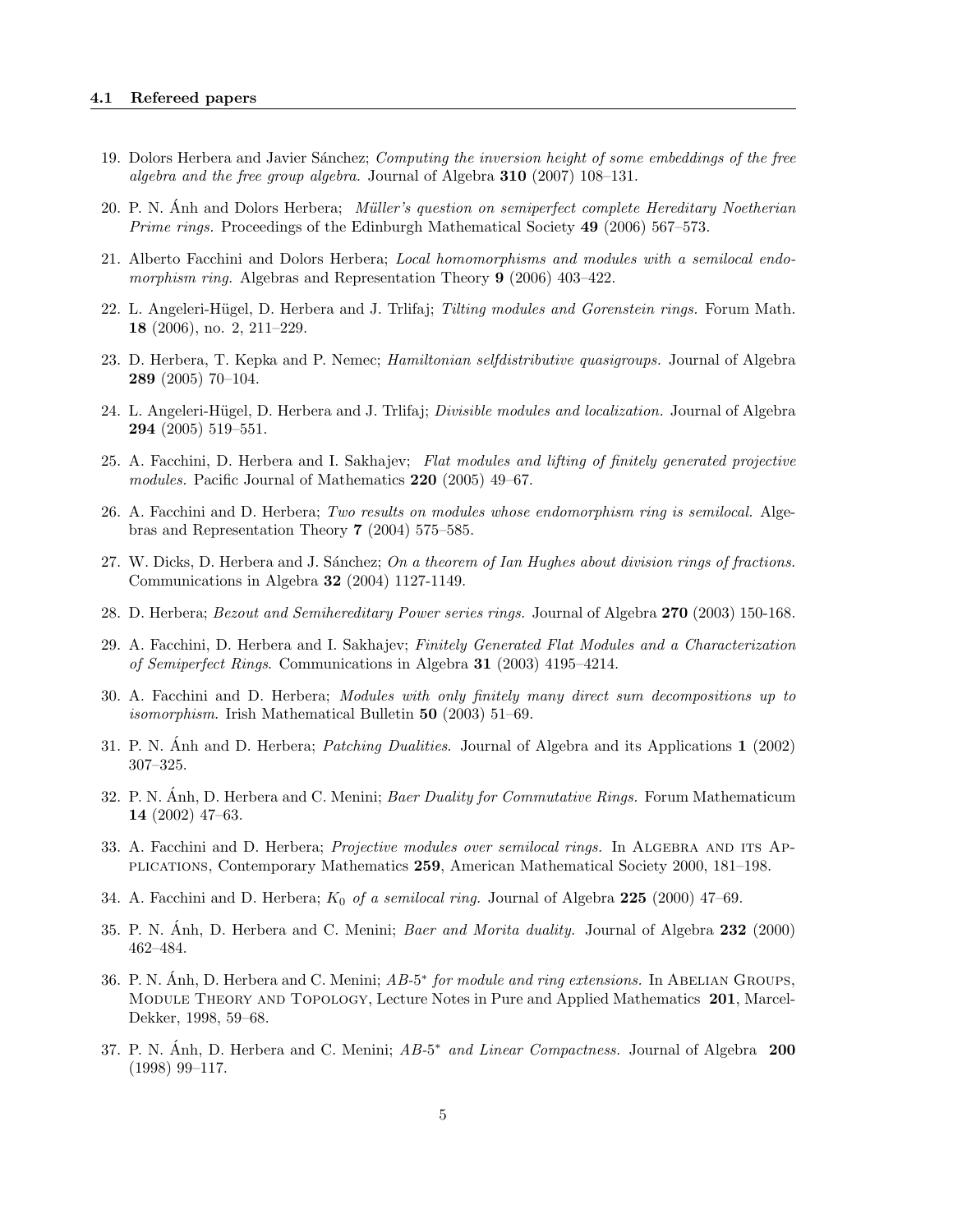- 38. F. Cedó and D. Herbera; The maximum condition on annihilators for polynomial rings. Proceedings of the American Mathematical Society 126 (1998) 2541–2548.
- 39. C. Faith and D. Herbera; Endomorphism rings and tensor products of linearly compact modules. Communications in Algebra 25 (1997) 1215–1255.
- 40. D. Herbera and A. Shamsuddin; On Perfect self-injective rings. Canadian Mathematical Bulletin 39 (1996) 55–58.
- 41. A. Facchini, D. Herbera, L. Levy and P. Vamos; Krull-Schmidt fails for artinian modules. Proceedings of the American Mathematical Society 123 (1995) 3587-3592.
- 42. D. Herbera and A. Shamsuddin; *Modules with semilocal endomorphism ring.* Proceedings of the American Mathematical Society 123 (1995) 3593-3600.
- 43. F. Cedó and D. Herbera; The Ore condition for polynomial and power series rings. Communications in Algebra 23 (1995) 5131-5159.
- 44. D. Herbera and P. Pillay; Injective classical Quotient rings of polynomial rings are Quasi-Frobenius. Journal of Pure and Applied Algebra 86 (1993) 51-63.
- 45. L. Bionda, R. Colpi, A. Giaquinta, E. Gregorio, D. Herbera, F. van Oystaeyen, A. del Rio and M. Saorin; Separable functors revisited. Communications in Algebra 18(5) (1990) 1445-1459.
- 46. D. Herbera and P. Menal; On rings whose finitely generated faithful modules are generators. Journal of Algebra 122 (1989) 425-438.

#### <span id="page-5-0"></span>4.2 Edited books

- Dolors Herbera, Wolfgang Pitsch and Santiago Zarzuela; Extended Abstracts Spring 2015. Interactions between Representation Theory, Algebraic Topology and Commutative Algebra. 140 pages  $(2017)$  Published by Birkhäuser.
- D. Herbera, W. Pitsch and S. Zarzuela, Building bridges between Algebra and Topology To appear in the series "Advanced Courses in Mathematics CRM Barcelona" (2017) Published by Birkhäuser.

## <span id="page-5-1"></span>4.3 Other publications

- Herbera, Dolors Sobre anells tals que els seus mòduls finitament generats fidels són generadors. (Catalan) Ph D. Thesis 1992. Universitat Autònoma de Barcelona.
- Herbera, Dolors In memoriam Amparo López Villacampa (1944–2013). (Catalan) SCM Not. 35 (2013), 9–12.

#### <span id="page-5-2"></span>4.4 PhD Students

I supervised the PhD Thesis of **Javier Sanchez Sardà**: *[Localization: On division rings and tilting](http://www.tdx.cat/handle/10803/3107)* [modules](http://www.tdx.cat/handle/10803/3107) that was defended on July 18th, 2008 at the UAB. Now Javier is an Associated Professor at the University of Sao Paulo (Brazil). The thesis was awarded with the *Mención Europea de Calidad* 

I supervised the PhD Thesis of Simone Virili: Group representations, algebraic dynamics and torsion theories. It was defended on September 15th, 2014. Now Simone has a Grant Juan de La Cierva given by the Spanish Government go stay at the Universidad de Murcia (Spain). The thesis was awarded with the Mención Europea de Calidad it has the Premi extraordinari de doctorat. The thesis was also nominated by the Societat Catalana de Matemtiques for the Prize [Ferran Caselles-RSME- BBVA](http://www.rsme.es/content/blogsection/10/60/) on 2017.

I have been the scientific responsible for several short stays of PhD students: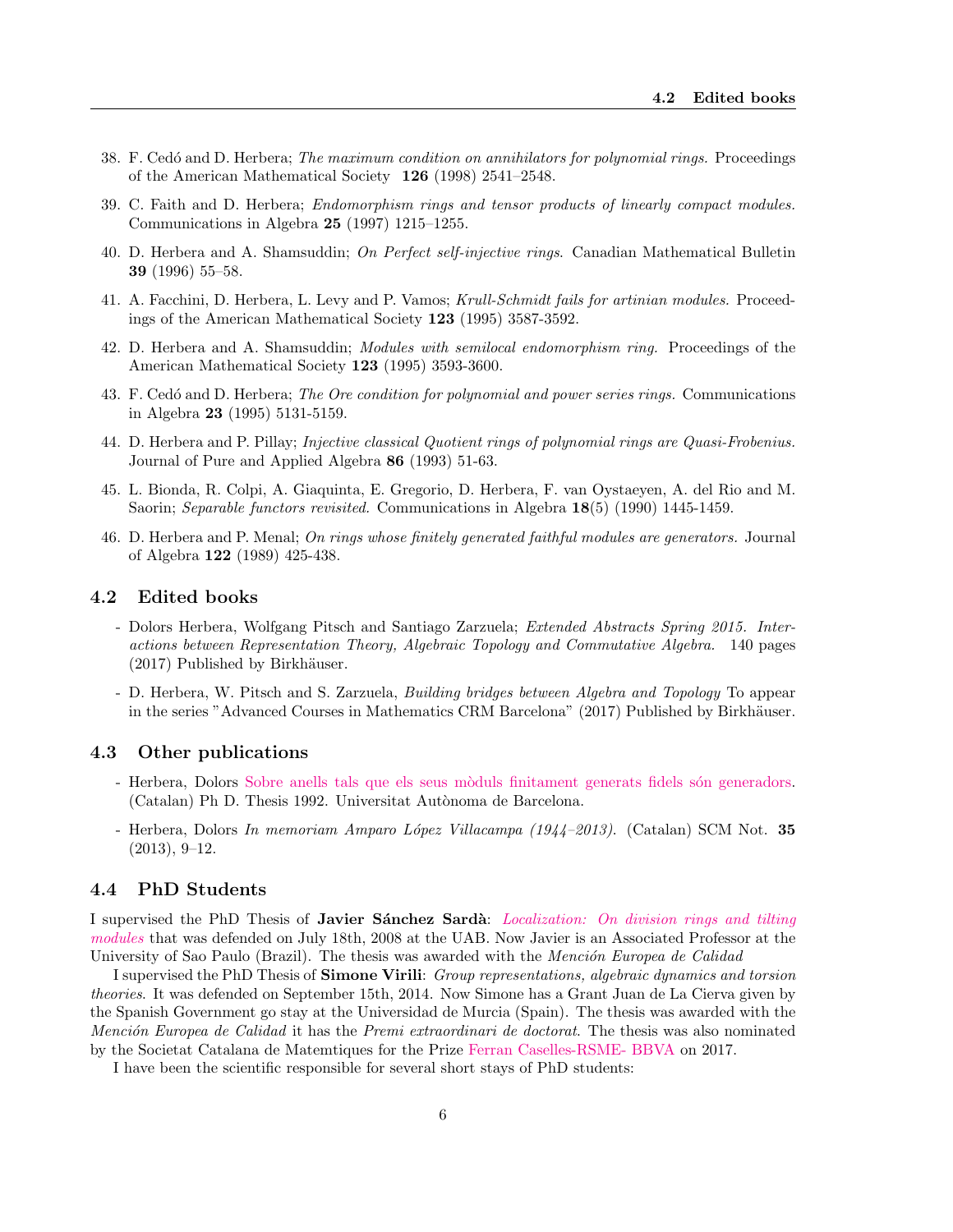- Azam Mozaffarikhah, PhD Student Pure Mathematics,Department of Basic Sciences,Yasouj University (Iran). From March to December 2018.
- Samira Roointan, Isfahan University of Technology, Isfahan (Iran). From April to September 2015.
- Isabel Cárceles, Universidad de Murcia, Murcia (Spain). From September to December 2007.

#### <span id="page-6-0"></span>4.5 Master Thesis

- In 1998 I codirected with Claudia Menini the Tesi di Laurea of Marianna Fornasiero entitled Anelli universal  $\Sigma$ -inverting. Presented in June 1988 at the Università di Ferrara (Italy).
- I directed the Tesina of Javier Sánchez Sardà entitled *Embedding domains in division rings*. Presented July 2003 at the UAB.

I have to mention that since 2011 our department does not have a master program on Fundamental Mathematics. This makes it practically impossible to advise master thesis for people working in such areas.

#### <span id="page-6-1"></span>4.6 Financed research projects

- 1. Researcher of the project ESTRUCTURA Y CLASIFICACION DE ANILLOS, MODULOS Y C\*- ALGEBRAS: INTERACCIONES CON DINAMICA, COMBINATORIA Y TOPOLOGIA MINECO MTM2017-83487-P (2018-2020). Project leader: Pere Ara Bertrán.
- 2. Researcher of the project Laboratori d'Interaccions entre Geometria, Algebra i Topologia [LIGAT](http://mat.uab.cat/web/ligat/) 2017-SGR-1725 (2017–2019). Project leader: Carles Broto.
- 3. Researcher of the project "ESTRUCTURA Y CLASIFICACION DE ANILLOS, MODULOS Y C\*-ALGEBRAS" MINECO MTM2014-53644-P (2015–2017). Project leader: Pere Ara Bertrán.
- 4. Researcher of the net: Red temática en Álgebra no conmutativa since 2005 and that now is Red de Excelencia en Algebra No Conmutativa. Now the Project leader now is Pedro Guil (Universidad de Murcia).
- 5. Coorganizer of the Research Program: "Interactions between Representation Theory, Algebraic Topology and Commutative Algebra (IRTATCA)". Supported by the Centre de Recerca Matem`atica, Simons Foundation, Universität Bielefeld, National Science Foundation. January 2015 to June 2015.
- 6. Responsible researcher of a "Research in Pairs" (CRM) done with A. Berenstein (Oregon University, USA) and V. Retakh (Rutgers University, USA). June-July 2014.
- 7. Researcher of the project "Grup de recerca en Teoria d'Anells". Funded first by the CIRIT and afterwards by the DURSI (Generalitat de Catalunya). Projects numbers: 1996SGR 00027, 1998SGR 00053, 2000SGR 00058, 2001SGR 00171, 2005SGR00206 and 2009SGR1389. From 1996 to 2013. Project leader: Pere Ara Bertrán.
- 8. Researcher of the project "Estructura y clasificación de anillos, módulos y  $C^*$ -álgebras". DGI MICIIN MTM2011-28992-C02-01 (2012–2016). Project leader: Pere Ara Bertrán.
- 9. Researcher of the project "Estructura de anillos,  $C^*$ -álgebras y categorías de módulos". DGI-FEDER MTM2008-06201-C02-01 (2009-2011). Project leader: Pere Ara Bertrán.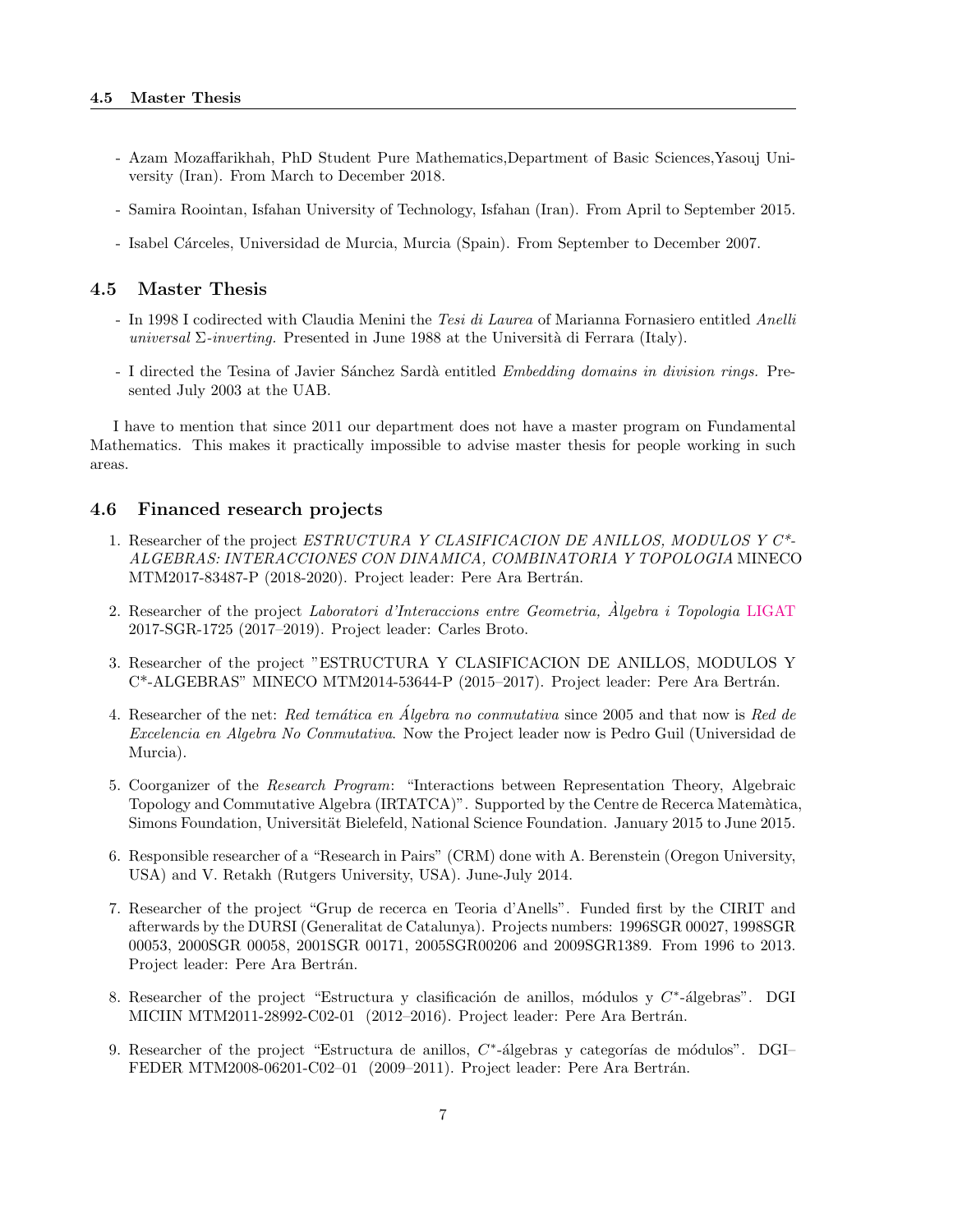- 10. Researcher of the project "Módulos proyectivos sobre anillos de endomorfismos y álgebras de grupo". DGI Ministerio de Ciencia y Tecnología–FEDER MTM2005-00934 (2006–2008). Project leader: Pere Ara Bertrán.
- 11. Responsible researcher of the grant ESTANCIAS DE INVESTIGADORES Y PROFESORES EX-TRANJEROS EN REGIMEN DE ANO SABATICO EN ESPANA given to Silvana Bazzoni (Universitá di Padova). MEC SAB2005-0139. From September 1st 2006 to February 28th 2007.
- 12. Responsible researcher of the grant ESTANCIAS DE DOCTORES EXTRANJEROS EN ESPANA˜ of Pavel Prihoda (Charles University) MEC SB2005-0182. From September 1st 2006 to September 30th 2007.
- 13. Project leader together with Francesc Perera, of the Research Program: "Continuous and Discrete Methods in Ring theory". Supported by the Centre de Recerca Matem`atica. Course 2006-07.
- 14. Project leader of the project 2002PIV00045 (Generalitat de Catalunya) that supported the stay of Professor Alberto Facchini at the Centre de Recerca Matemática the year 2003.
- 15. Researcher of the project "Módulos proyectivos sobre anillos de endomorfismos y álgebras de grupo". DGI Ministerio de Ciencia y Tecnología–FEDER BFM2002–01390 (2003–2005) Project leader: Pere Ara Bertrán.
- 16. Researcher of the project "M´odulos Proyectivos sobre ciertas clases de anillos". DGESIC PB98-0873  $(1999-2002)$  Project leader: Pere Ara Bertrán.
- 17. Researcher of the project "Teoría  $K$  no estable y aplicaciones a categorías de módulos". DGICYT PB95–0626 (1996 – 1998) Project leader: Pere Ara Bertrán.
- 18. Spanish Project leader of the project "Algebra non commutativa: anelli e moduli". Funded by CNR (Italy) 1997-98. Italian Project leader: Alberto Facchini.
- 19. Project "Inyectividad en anillos clásicos de cocientes". Funded with a postdoctoral grant MEC/Fullbright and made under the supervision of Carl Faith. From January 1st 1993 to September 30th 1994.
- 20. Researcher of the project "Grupos de Grothendieck de anillos y cancelación de módulos" DGICYT PB92-0586 (1992-1995) Project leader: Pere Ara Bertrán.
- 21. Researcher of the project " $\mathcal{C}^*$ -álgebras con suficientes representaciones de dimensión finita y estructura de anillos regulares" DGICYT PB89-0296 (1990–1992) Project leaders: First Pere Menal Brufal and after he passed away Pere Ara Bertran became leader of the project.
- 22. Researcher of the project "Teoría de anillos: anillos graduados y anillos regulares, aplicación a anillos de grupo y C<sup>\*</sup>-álgebras". Subvencionado por CICYT PB86-0353-C02-01. Desde 1987 hasta 1989. Project leader: Pere Menal Brufal.
- 23. Researcher of the project "Teoría de anillos". CAYCYT 3556/87. Project period 1986. Responsible researcher: Pere Menal Brufal.

#### <span id="page-7-0"></span>4.7 Research stays

- Long stays (at least four weeks) at:
	- 1. Rutgers University (New Jersey, USA). From January 1st 1993 to September 30th 1994. I was awarded with a post-doctoral grant MEC[-Fulbright.](http://fulbright.es)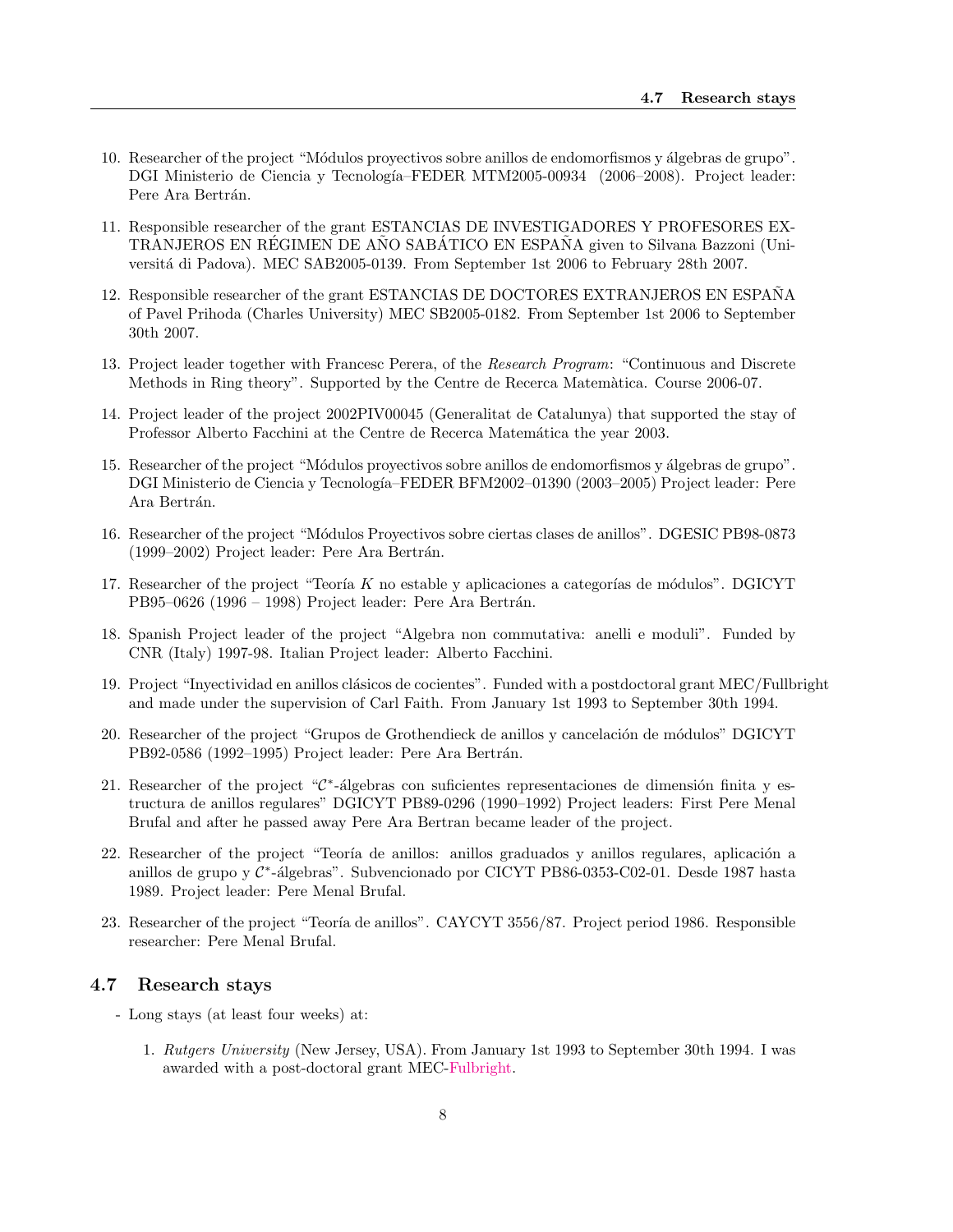- 2. From October 1st 2004 to September 11th 2005 I was visiting professor at the Mathematics Department of the Università di Padova (Italia).
- 3. From September 1st 2006 to February 15th 2007 I visited the Centre de Recerca Matemàtica. I was coordinator of the Research Program: Continuos and Discrete Methods in Ring Theory.
- 4. Universidad Autónoma Metropolitana-Iztapalapa (México, DF) I visited for one month in 2010. The purpose of the visit was making a course for doctoral students at that university.
- 5. From mid February 2011 to the end of May 2011 I was Visiting Professor at the Mathematics Department of NTNU (Trondheim, Norway).
- 6. I spent June and July 2011 at Universität Bielefeld (Germany) invited as a guest of the collaborative research center "Spectral Structures and Topological Methods in Mathematics".
- 7. From January 2015 to July 2015 I was at the Centre de Recerca Matem`atica (Barcelona, Spain) as a coordinator of the Research Program: Interactions between Representation Theory, Algebraic Topology and Commutative Algebra (IRTATCA).
- Invited short research stays at :
	- 1. Universit`a di Verona (Verona, Italy) April 13-22, 2016.
	- 2. Hacettepe University (Ankara, Turkey) September 1-12, 2014. Supported by a grant of the Turkish Academy of Sciences (Tübitak).
	- 3. University of Athens (Athens, Greece) I spent one week visiting the year 2011.
	- 4. Universidad Autónoma Metropolitana-Iztapalapa (México, DF) I visited for 3 weeks the year 2006.
	- 5. Università degli Studi dell'Insubria (Varese, Italia) where I visited several times for one week during the year 2005, I visited also in 2007 for one week. I made a stay of two weeks in 2008.
	- 6. Charles University (Prague, Czech Republic) where I made visits of one week the years 2003, 2004 and 2009. The year 2013 I made a stay of three weeks as a collaborator of the project  $GACR$  P201/12/G028.
	- 7. Ludwig-Maximilians-Universität, Munich (Germany). One week February 2002.
	- 8. Alfred Renyi Mathematics Institute (Budapest, Hungary) where I made a three weeks visit in 2000.
	- 9. Università di Padova (Padova, Italia) I made a couple of visits, two weeks long, the first one in 2000 and the second in 2004. I also made shorter visits of one week in 2007, 2008, 2012 and 2013.
	- 10. Università di Udine (Udine, Italia) where I visited once in 1997 and another time in 1998. Both times I stayed for one week.
	- 11. Università di Ferrara (Ferrara, Italia) where I have been several times between1995 and 2000. The visits were from 1 week to 4 weeks long.
	- 12. University of Madison-Wisconsin (Madison, USA), one week in 1994.
	- 13. University of California at Santa Barbara (Santa Barbara, USA), one week in 1994.
	- 14. Ohio University (Athens, USA) 1 week in 1993.
	- 15. University of Iowa (Iowa City, USA) two weeks 1993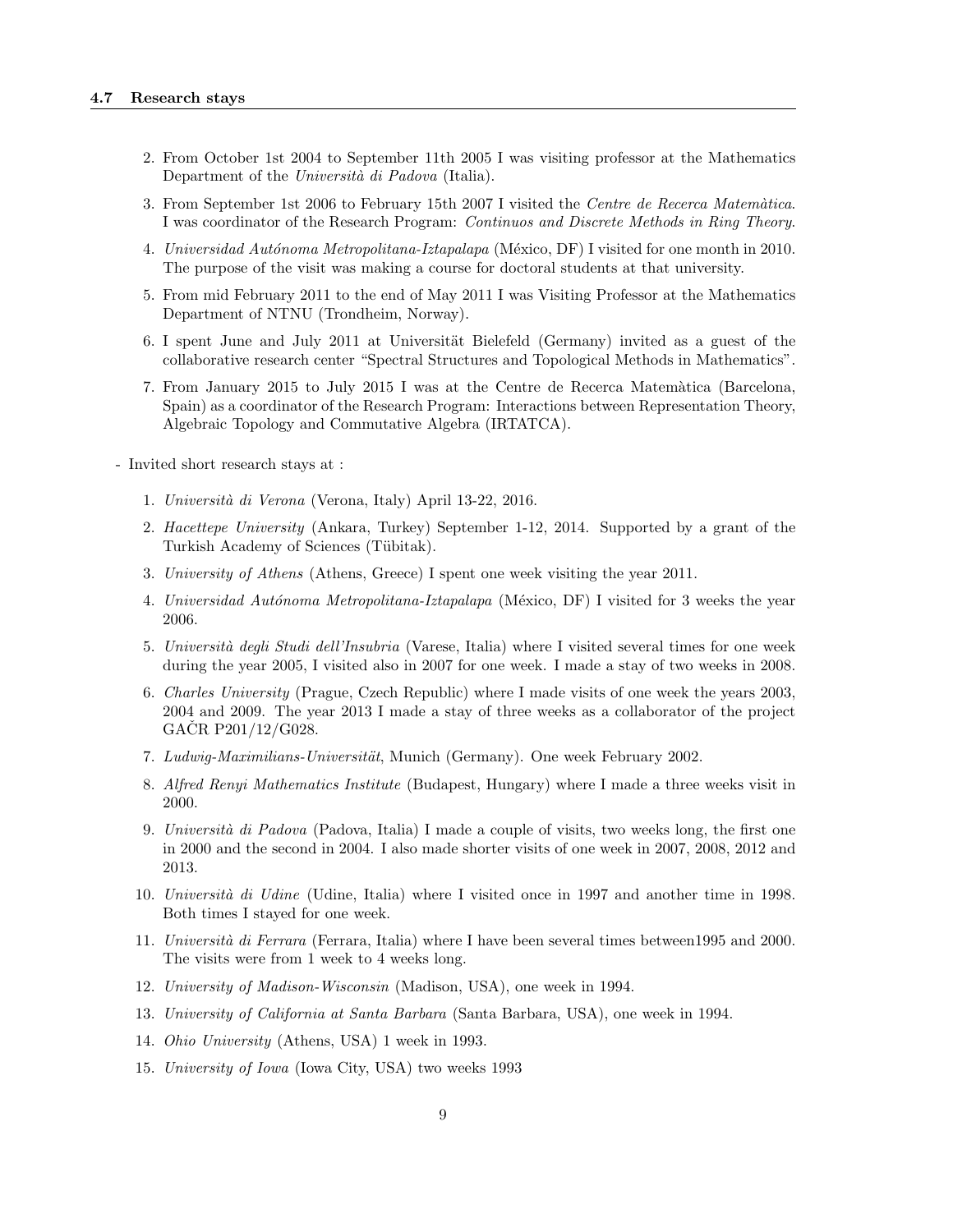## <span id="page-9-0"></span>4.8 Grants awarded

I was awarded with a post-doctoral MEC-Fulbright grant to support my stay at Rutgers University for the whole year 1993. This grant was renewed for the year 1994.

I have received economical support from UAB:

- To attend the conference Algebra Conference for the 60th birthday of Adalberto Orsatti, Padua (Italia), June 1997.
- To support the organization of Joint Mathematical Weekend EMS-SCM September 16, 17 , 18, 2005 (Barcelona). This support was asked jointly with Jos´e Antonio Carrillo de la Plata.

I have received grants of the Gruppo Nazionale per le Strutture Algebriche, Geometriche e le loro Applicazioni (Italy) in three occasions: 2000, 2005 and 2008. The first two were to support stays at the Università di Padova and the third one was a combined stay at the Università dell'Insubria (Varese) and the Università di Padova.

This September 2014, I was awarded a grant from the Turkish Academy of Sciences (Tübitak) to support my visit at the Mathematics Department of Hacettepe University (Ankara, Turkey)

I have been awarded a number of Erasmus Exchange programs to support my visits to Università di Ferrara, Lügwig Maximilian University (Munich, Germany), Università di Padova.

Many of my invited research stays have been (partly) supported by some specific project of the local research group. I want to stress:

- the two month support given by the Sonderforschungsbereich 701, Spektrale Strukturen und Topologische Methoden in der Mathematik. Universität Bielefeld. To support my stay in 2011.
- the project GACR P201/12/G028 that fully supported my stay at Charles University (Prague) in February 2013.

#### <span id="page-9-1"></span>4.9 International conferences and research activities organization:

- 1. Member of the scientific committee of the conference: Czech, Slovenian, Austrian, Slovak and Catalan Mathematical Societies joint meeting CSASC2017, 11 - 14. September, 2018. Bratislava.
- 2. Coorganizer of the conference: Czech, Slovenian, Austrian, Slovak and Catalan Mathematical Societies joint meeting CSASC2016, Barcelona. September 20–23, 2016.
- 3. Coorganizer of the special session: Applications of categories in Algebra and Topology at the CSASC2016, Barcelona. September 20–23, 2016.
- 4. Co-organizer of the special session: Associative rings and algebras at the First Joint Meeting Brazil-Spain of Mathematics (Fortaleza, Brazil). December 2015. 2015.
- 5. Organizer of the Advanced Course: (Re)emerging methods in Commutative Algebra and Representation Theory, Centre de Recerca Matemàtica. February 9–13, 2015.
- 6. Organizer of the Advanced Course: Building bridges between Algebra and Topology, Centre de Recerca Matem`atica. April 13–17, 2015.
- 7. Organizer of the Workshop: Homological bonds between Commutative Algebra and Representation Theory, Institut de Matem`atiques de la Universitat de Barcelona. February 16–20, 2015.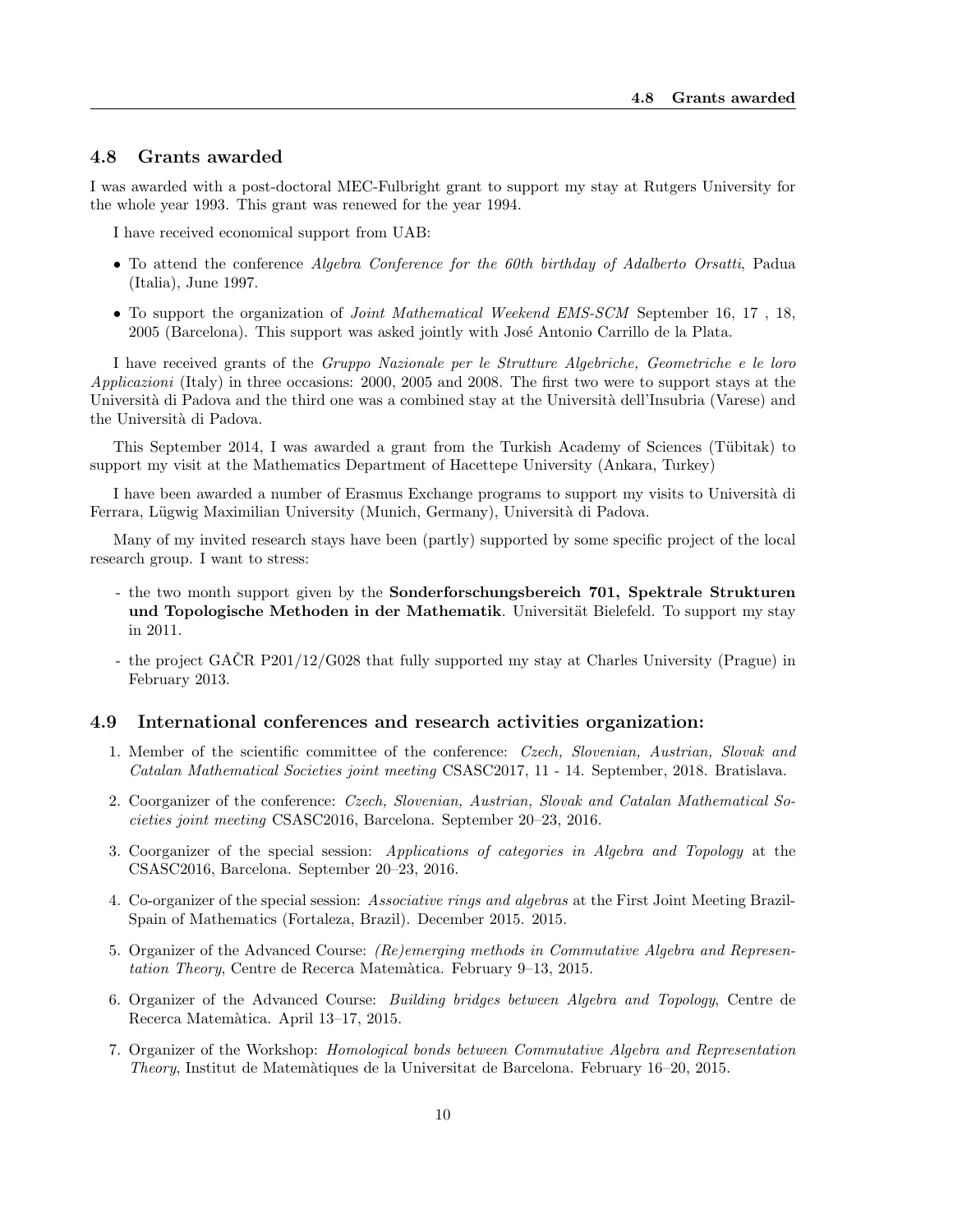- 8. Organizer of the Workshop: *Brave new Algebra: opening perspectives*, Centre de Recerca Matemàtica. April 20–24, 2015.
- 9. Organizer of the Conference: Opening Perspectives in Algebra, Representations, and Topology (OP-ART), Centre de Recerca Matem`atica. May 25–29, 2015.
- 10. Organizer, together with Wolfgang Pitsch (UAB) and Santiago Zarzuela (UB), of the research program at the Centre de Recerca Matem`atica:"Interactions between Representation Theory, Commutative Algebra and Algebraic Topology" IRTATCA. From January to June 2015.
- 11. I organized, jointly with Silvana Bazzoni (Universit`a di Padova), Alberto Facchini (Universit`a di Padova) and Angel del Rio (Universidad de Murcia), the special session *Rings, modules, categories* and applications at the [First Joint Meeting RSME-SMC-SEMA-SIMAI-UMI](http://www.ehu.es/en/web/fjim2014) (Bilbao, June 30 -July 4, 2014)
- 12. I was member of the scientific committee of the [INTERNATIONAL CONFERENCE ON ALGEBRA](http://ica.balikesir.edu.tr)-[Dedicated to the celebration of Patrick Smith's and John Clark's 70th birthdays](http://ica.balikesir.edu.tr) Balikesir –TURKEY, 12 - 15 August, 2013
- 13. I was member of the scientific committee of the conference [Non-commutative rings and their appli](http://leroy.perso.math.cnrs.fr/Congres%202013/2013Congres.html)[cations,III](http://leroy.perso.math.cnrs.fr/Congres%202013/2013Congres.html) LENS (France) 1-4 July 2013.
- 14. I organized, jointly with Lidia Angeleri-Hügel (Università dell'Insubria, Varese, Italy) and Henning Krause (Universität Paderborn, Germany), the workshop on *Interactions between representation* theory and commutative algebra. That was held at the Universitat de Barcelona (Barcelona, Spain), September 27 to 29 2008. The meeting was sponsored by the Centre de Recerca Matemàtica (Barcelona).
- 15. Organization of the intensive course Quasideterminants and Universal Localization delivered by V. Retakh (Rutgers University) and R. L. Wilson (Rutgers University). The course was held at the Centre de Recerca Matemàtica from January 30 to February 10, 2007 and inside the Research Program Discrete and continuous methods in Ring Theory.
- 16. Organization, jointly with Jan Trlifaj (Charles University, Prague) and Ramon Antoine (Universitat Autònoma de Barcelona) of a special session at the Czech-Catalan Conference in Mathematics (Barcelona, September 22 -23, 2006).
- 17. Organization, jointly with Lidia Angeleri-Hügel (Università dell'Insubria, Varese, Italy), of the session Module Theory and Representations of Algebras at the **Joint Mathematical Weekend** EMS-SCM. Barcelona, September 17 -18 2005.
- 18. Organization, jointly with Jan Trlifaj (Charles University, Prague) of a special session at The First Czech-Catalan Conference in Mathematics. Prague, May 27- 28, 2005.
- 19. Organization, jointly with Pere Ara (Universitat Autònoma de Barcelona, of the M.A.T. Seminar (Séminaire Mediterranéen d'Algèbre et Topologie)Barcelona, October 4–5, 2002.
- 20. Referee of one of the abstract sessions of the 3rd. European Conference of Mathematics. Barcelona, July 2000.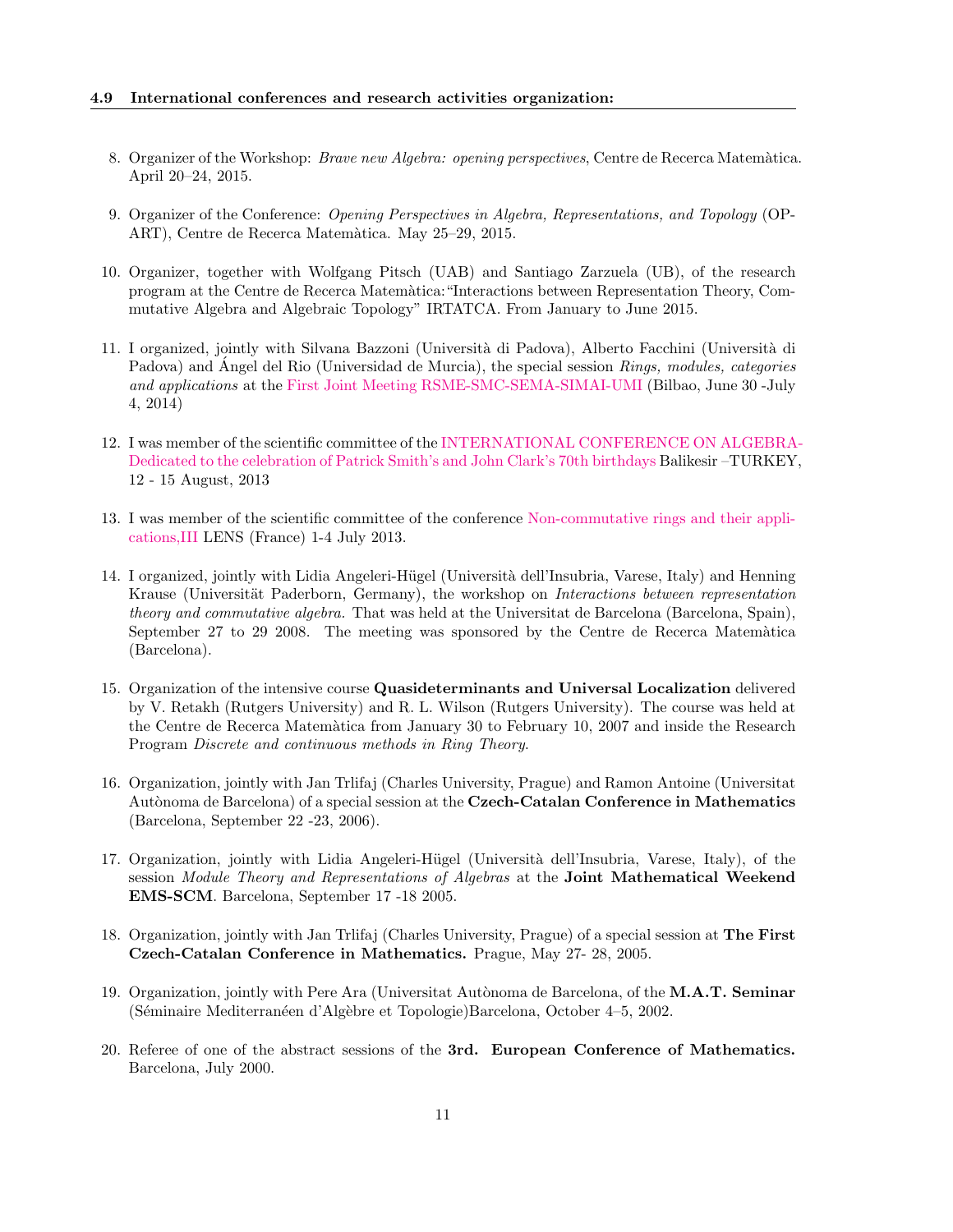## <span id="page-11-0"></span>4.10 Conference Talks

A more or less complete list of the talks I have made is:

- 1. Monoids of countably generated pure-projective modules communication at the Conference on Rings and Factorizations 19-23 February, 2018, Graz, Austria.
- 2. Pure projective modules over (one dimensional) commutative noetherian local rings: Comparing with the completion at the special session on Algebra of the Joint meeting of the Edinburgh Mathematical Society and Societat Catalana de Matem`atiques Sep 27, 2017 - Sep 29, 2017 ICMS, 15 South College Street, Edinburgh,
- 3. Pure-projective modules over (one dimensional) local noetherian (domains) rings. Invited communication at the special session NonCommutative algebra at IV ENCUENTRO CONJUNTO RSME-SMM 19-22 junio 2017, Valladolid, Spain.
- 4. A construction of big Maximal Cohen-Macaulay modules: Comparing with the completion.

-Invited communication at the special session Commutative algebra at Meeting of the Catalan, Spanish, Swedish Math Societies, 12-15 June 2017, Urmea (Sweden).

-Invited communication at the special session Associative rings and algebras at the First Joint Meeting Brazil-Spain of Mathematics. (Fortaleza, Brazil). December 2015.

-Invited talk as a main speaker at the conference Some Trends in Algebra, STA 2015. Prague, Cech Republic. September 2015.

- 5. Big pure-projective movules over noetherian domains Invited plenary talk at the International Conference on Algebra and its Applications ICAA-16. Alighar Muslim University (India). November 12-14, 2016.
- 6. Big Pure-projective modules over commutative noetherian local rings. Invited talk at the International Conference in Homological Algebra. Lexington, Kentucky, Estados Unidos. July 2015.
- 7. Big Pure-projective modules. Invited communication at the special session SS 32A, Special Session on Homological and Combinatorial Commutative Algebra at the Joint International Meeting of the American Mathematical Society (AMS), European Mathematical Society (EMS), and Sociedade Portuguesa de Matemtica (SPM). Porto, Portugal. June 2015.
- 8. Construction of modules with a prescribed direct sum decomposition: the case of Artinian modules revisited. Invited talk as a main speaker at the conference Algebraic Structures and their applications. Spinetto (Italy), June 2014.
- 9. Semilocal rings, projective modules and decompositions of infinite direct sums of modules. Invited expository talk at Maurice Auslander Distinguished Lectures and International Conference. Woods Hole, Massachusetts (United States), May 2014.
- 10. Inversion height, rational series and crossed products, invited talk in a Special Session on Noncommutative Rings and Modules at the AMS Central Fall Section Meeting. Saint Louis, USA. October 2013.
- 11. Definable classes and Mittag-Leffler conditions, presented at a parallel session in the conference Classical Aspects of Ring Theory and Module Theory. Bedlewo, Poland. July 2013.
- 12. Inversion height, rational series and crossed products. Invited main speaker of the conference Non commutative rings and their applications, III.Lens, France. July 2013.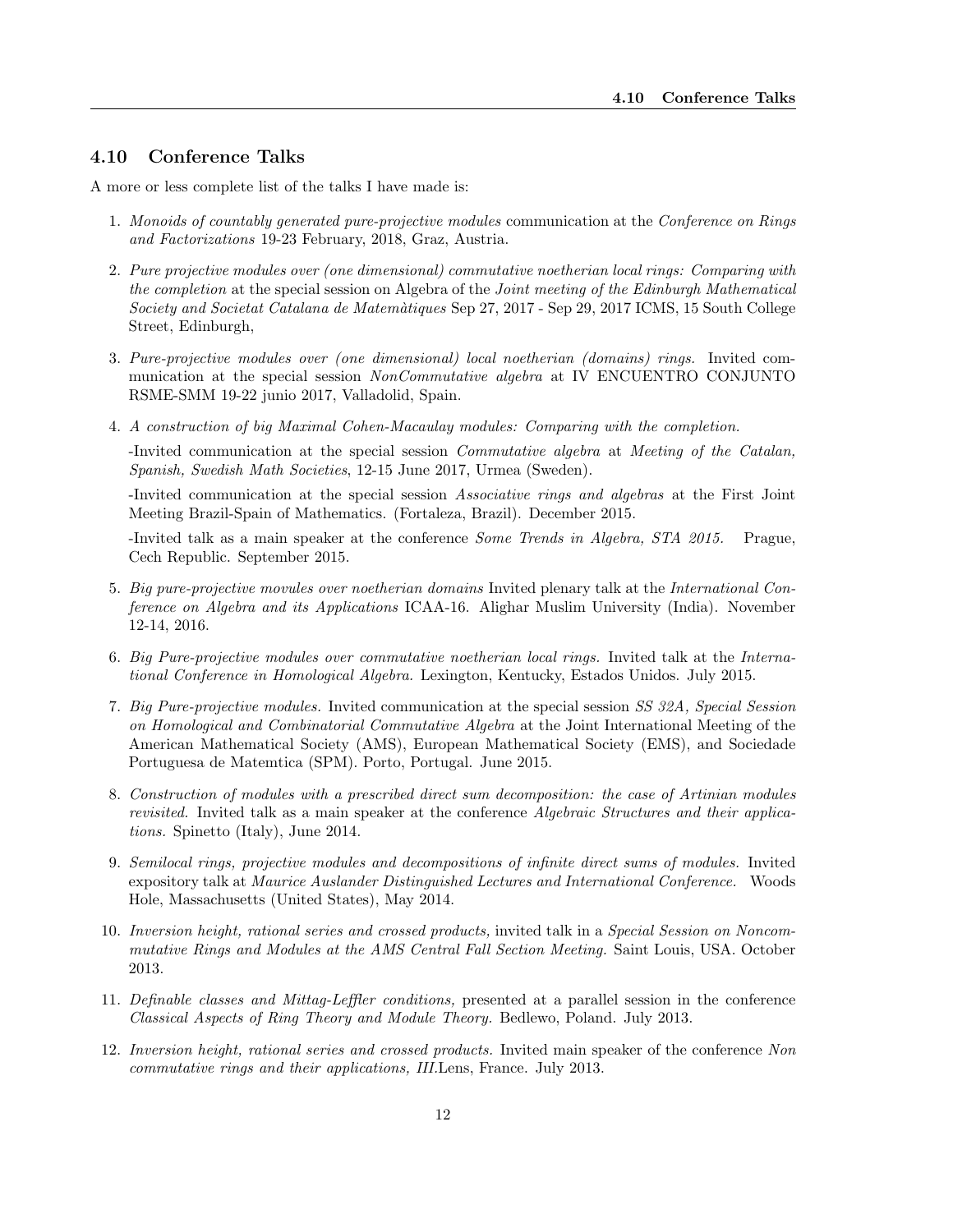- 13. Inversion height and crossed products, invited talk in a Special session of the Congreso bienal de la Real Sociedad Matemática Española. Santiago de Compostela, January 2013.
- 14. Effective construction of non finitely generated projective modules, presented at the International Conference on Representations of Algebras (ICRA 2012). Bielefeld (Germany), August 2012.
- 15. Infinite idempotent matrices, sequences of ideals and countably generated projective modules. Invited talk in a parallel session of the XXXI Ohio State-Denison Mathematics Conference, Ring Theory session in honor of T. Y. Lam. Ohio State University, Columbus, USA. May 2012.
- 16. Almost projective modules and Mittag-Leffler conditions, invited talk at the conference Large Cardinal Methods in Homotopy Theory. IMUB, Universitat de Barcelona (Spain). September 2011.
- 17. Projective modules and semilocal rings. Series of five invited talks at the conference ICMSIC 2010, Rings and Near Rings. Shillong, India. September 2010.
- 18. Infinitely generated projective modules over semilocal rings, presented at the conference International Algebraic Conference dedicated to the 70th birthday of A. V. Yakovlev. Sant Petersburg, Russia, June 2010.
- 19. Infinitely generated projective modules over pullbacks of rings, invited talk at a special session of the conference The first international conference on Mathematics and Statistics AUS-ICMS'10. Sharjah, United Arab Emirates, March 2010.
- 20. Almost free modules and Mittag-Leffler conditions, invited talk at the conference Some Trends in Algebra '09.Prague, Czech Republic. September 2009.
- 21. Big Projective Modules over Noetherian Semilocal Rings, presented at the conference Lie and Jordan Algebras, Their Representations and Applications,Manaus, Brazil, July 2009
- 22. Infinitely generated projective modules over pullbacks of rings,invited talk at the conference Non commutative rings and their applications.Lens, France, June 2009.
- 23. Big Projective Modules over Noetherian Semilocal Rings, invited talk in a special session of the AMS Special Session on Noncommutative Algebra at the AMS-MAA Joint Mathematics Meeting.Washington DC (USA), January 2009.
- 24. The inversion Height of the free field is infinite, presented at the conference International conference on Ring and Module Theory, Athens (Ohio, USA) April 2008.
- 25. Mittag-Leffler conditions for cotorsion pairs, presented at the conference Rings and Things, Zannesville (Ohio, USA) June 2007.
- 26. Mittag-Leffler conditions for modules, presented at the conference Rings and Categories of Modules. Conference in honor of Kent R. Fuller. Bressanone (Italia), December 2006.
- 27. Relative Mittag-Leffler modules, presented at the conference Non Commutative Algebra Conference. Granada 2006. Granada, September 2006.
- 28. A solution to the Baer splitting problem, presented at the conference Algebras and Coalgebras. Tools for Geometry Physics and Computer Science, Cairo (Egypt), March 2006.
- 29. Cotorsion pairs and the Mittag-Leffler condition, presented at the conference The First Czech-Catalan Conference in Mathematics, Prague (Czech Republic), May 2005.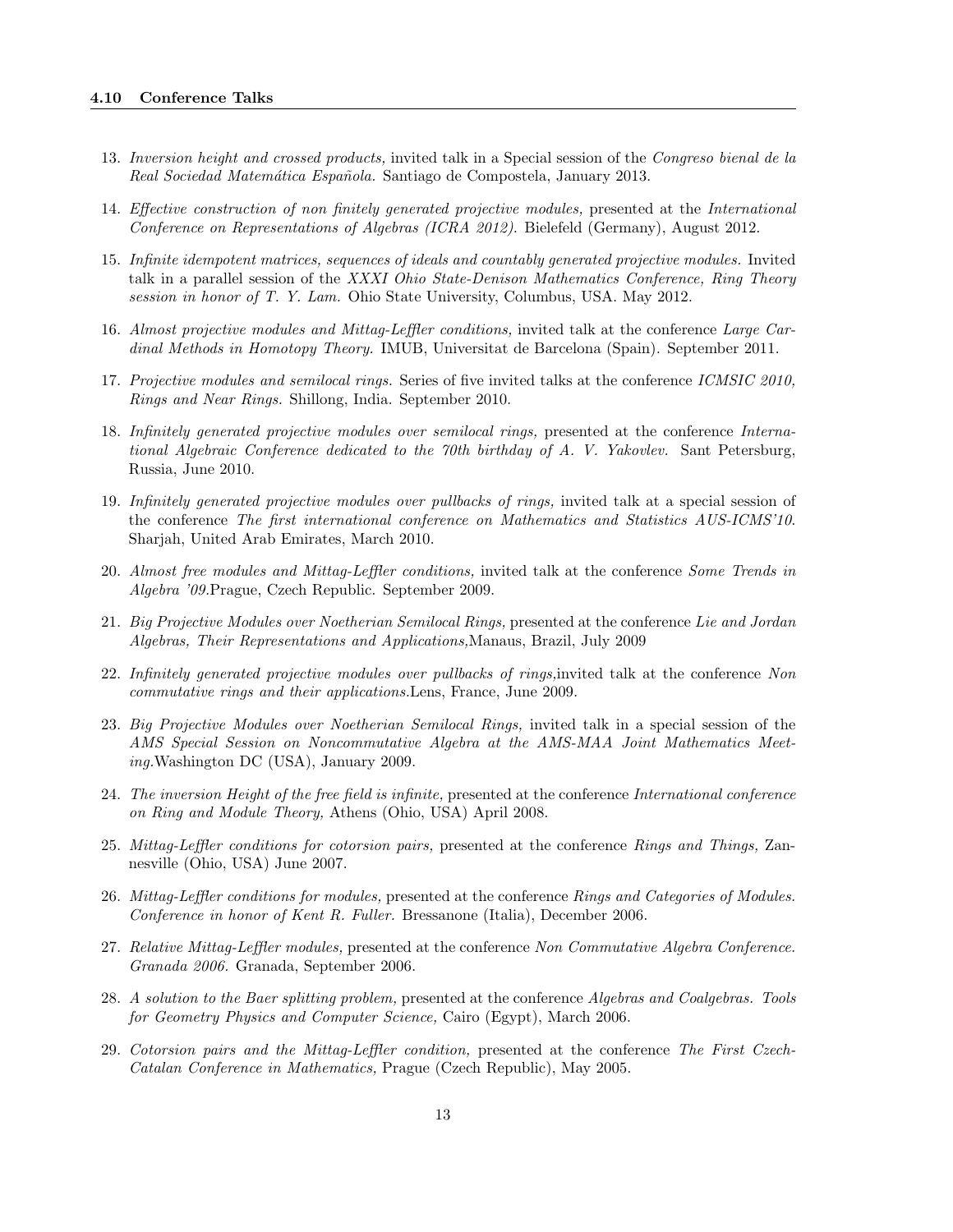- 30. Divisible Modules and Localization, presented at the workshop New Trends in Infinite dimensional Tilting Theory, Varese (Italia), April 2005.
- 31. Tilting modules are of finite type,
	- presented at the conference *Conference on Algebra and its Applications*, celebrated in Athens, Ohio (Estados Unidos), Marzo 2005.
	- Invited talk in a special session at the 2nd Joint Meeting of AMS, DMV, Mainz (Germany), June 2005.
- 32. Divisible Modules and Localization, invited talk in a special session at the Primer congreso conjunto de Matemáticas RSME-SCM-SEIO-SEMA, Valencia (España), February 2005.
- 33. Local morphisms and modules with a semilocal endomorphism ring, invited talk at the Ferrara Algebra Workshop, Ferrara (Italia), June 2004.
- 34. Modules with a semilocal endomorphism ring revisited, invited talk in a special session of the conference VI Reunión conjunta American Mathematical Society y Sociedad Matemática Mejicana, Houston (USA), May 2004.
- 35. Flat and Projective modules, invited talk in the conference Some Trends in Algebra '03, Prague (Czech Republic), September 2003.
- 36. Simple modules over small von Neumann regular rings,
	- presented at the conference Antalya Algebra days, Antalya (Turkey), May 2003.
	- invited talk in the special session "Ring Theory" at the conference First Joint Meeting RSME-AMS, Sevilla (España), June 2003.
- 37. Baer duality and the AB5<sup>\*</sup> condition, invited plenary talk in the conference Algebra Conference Venezia 2002, Venezia (Italia), June 2002.
- 38. Teoría de dualidad y anti-isomorfismos de retículos, invited talk at the VII Jornadas Españolas en Teoría de Anillos, A Coruña (Spain), April 2002.
- 39. Big finitistic dimension equals Krull dimension, joint talk with Javier Sánchez at the Summer School 2001: Homological conjectures for finite dimensional algebras, Nordfjiordeid (Noruega), August 2001.
- 40. Dualidad de Morita para anillos HNP, presented at Jornadas Españolas en Teoría de Anillos Universidad de Almería (España), April 2001.
- 41. A solution to a problem of Müller, presented at the seminar Homological methods in module theory, organized by IAM Cortona (Italia), September 2000.
- 42. Baer duality for commutative rings, presented at the workshop Rings, Modules and Abelian Groups, Padova (Italia), December 1999.
- 43. Examples of semilocal rings, presented at the conference Some Trends in Algebra, Prague (Czech Republic), September 1999.
- 44. Duality theory and lattice anti-isomorphisms, invited talk at the workshop Rings, Modules and Abelian Groups, Brixen (Italia), July 1999.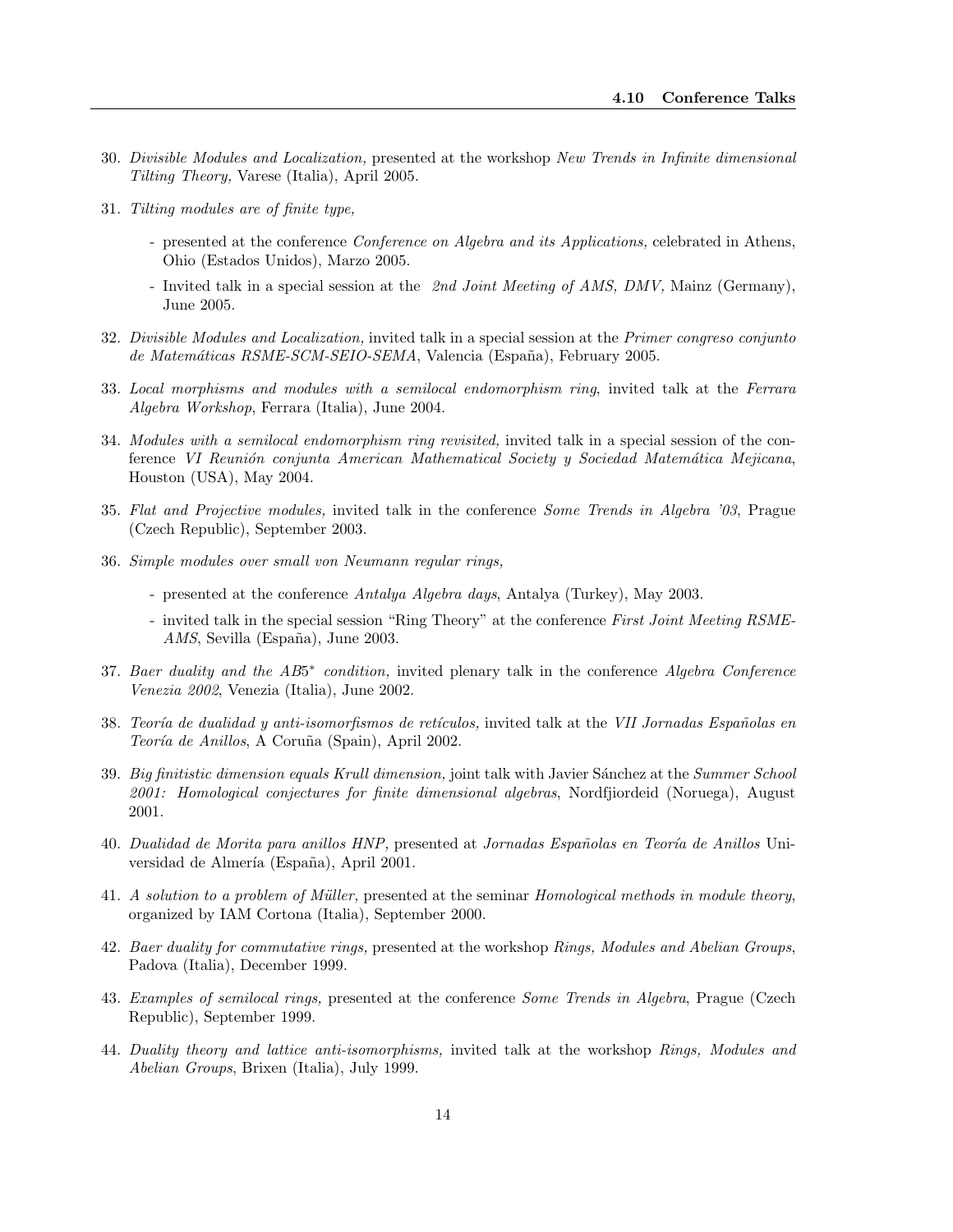- 45. Semilocal rings with prescribed  $K_0$ , presented at the conference Interactions between Ring Theory and Representation of Algebras, Murcia (España), June 1998.
- 46. AB-5<sup>∗</sup> rings and Baer duality, presented at Algebra Conference for the 60th birthday of Adalberto Orsatti, Padova (Italia), June 1997.
- 47. AB-5<sup>∗</sup> y compacidad lineal, presented at Segundas Jornadas Españolas en Teoría de Anillos Universitat Autònoma de Barcelona (España), April 1997.
- 48. The Ore condition for polynomial rings, presented at Abelian Groups and Modules, 1994 Padovaconference, Università di Padova, Padova (Italia), June 1994.
- 49. Modules with semilocal endomorphism ring,
	- Invited talk at the I Reunión conjunta American Mathematical Society y Sociedad Matemática Mejicana, Universidad del Yucatán, Mérida (México), December 1993.
	- Invited talk at the *Dennison Conference*, Ohio State University, Columbus (USA), March 1994.
- 50. Power series rings that are Bezout or semihereditary, presented at
	- III week on Algebra and Algebraic Geometry, Universidad de la Laguna, Tenerife (Spain), June 1992.
	- AMS Meeting 882, Northern Illinois University, De Kalb, Illinois, (USA), May 1993.
- 51. Polynomial rings and power series rings with injective classical quotient ring, International Workshop on Local Cohomology, Geometric Applications and Topics, Universidad de Granada, Granada, September 1991.

## <span id="page-14-0"></span>4.11 Other conferences attended:

- Fist International Meeting on Ring Theory, Universidad de Granada (Spain), September 1986.
- NATO Advanced Research Work-Shop on "Perspectives in Ring Theory", Antwerp University, UIA (Belgium), July 1987.
- Symposium on the Current State and Prospects of Mathematics, Institut d'Estudis Catalans, Barcelona (Spain), June 1991.
- Non commutative rings and modules, Mathematische Forschungsinstitut Oberwolfach, Oberwolfach (Germany), July 1994.
- Rencontres du Contact Franco-Belge à Reims, Université de Reims (France), June 1995.
- Algèbres Enveloppantes, Groupes Quantiques et Théorie des Représentations, Paris (France), March 1996.
- Ring Theory Conference, Miskolc (Hungary) July 1996.
- Algebraic geometry and its applications. Congress in honour of Prof. Dr. Y. Manin, Antwerp (Belgium), 12-14 March 1997.
- Euroconference *Infinite Length Modules*, Universität Bielefeld (Germany) September 1998.
- Some Trends in Algebra '01, Prague (Czech Republic), September 2001.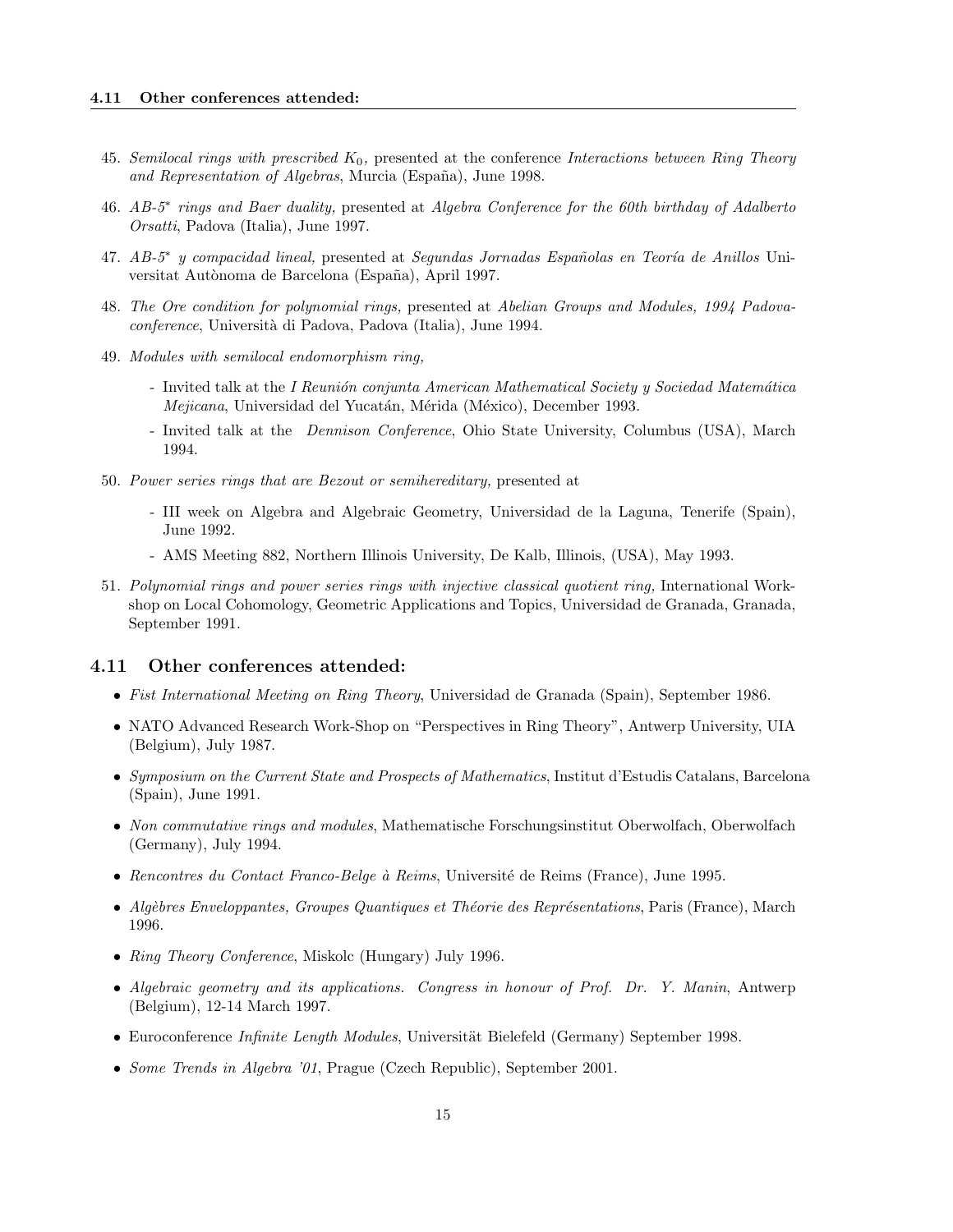- Twenty Years of Tilting Theory, Fraueninsel/Chiemsee (Germany), November 2002,
- International Conference on Modules and Comodules, in honor of Robert Wisbauer, Porto University (Portugal), September 2007.
- t-structures and related topics, University of Stuttgart (Germany). July 7-9, 2011.

#### <span id="page-15-0"></span>4.12 Seminar talks and research courses:

Since I incorporated into the research group in Ring Theory at the UAB I have participated actively in the Seminar of the group. In this seminar we have some sessions on recent research results either by members of the group or by visiting Professors, but also we organize seminars on a monographic topic that is developed by different members of the group. Most of the time, these seminars are intended to help PhD students with the subject. Some of the topics I have received/delivered lectures in this kind of seminars include:

- Non commutative noetherian rings. Jacobson conjecture.
- Hopf Algebras and Quantum groups.
- Classification of semisimple Lie algebras.
- Universal Localization.
- Representation theory of finite dimensional algebras.
- Homological Algebra. Cotorsion pairs.
- Derived categories.
- Dubrovin's embedding of some group algebras into division rings.
- Sofic groups. A conjecture by Kaplansky.

Inside our running seminar I have organized some more or less courses for members of our research group (and other interested participants). Most interesting were the courses:

- Hoschild (co)homology and cyclic homology by Dragos Steffan (University of Bucarest, Romania) and Claudia Menini (Universita di Ferrara) (10 hours course), February 2005.
- Cluster categories, 2-Calabi-Yau categories, cluster tilted algebras and support tau-tilting by Idun Reiten, NTNU, Norway (6 hours course), June 2013.
- Noncommutative birational geometry and clusters by Arkady Berenstein (U. Oregon) and V. Retakh (Rutgers University). This was a 6 hours course made on June 2014.

From time to time, I also participate actively in the seminar of the **algebraic topology group**. Giving some talks when I am interested on the topic they are developing

#### Invited courses about my research outside the Universitat Autònoma de Barcelona:

- 1. Mittag Leffler conditions on modules. Ciclo di lezioni di didattica integrativa al corso "Anelli e moduli". Master Erasmus-Mundus: ALGANT. Università di Padova. Italy. (10 hours, April 2013)
- 2. Curso de módulos de Mittag-Leffler. Docencia de soporte al Postgrado. Universidad Autónoma Metropolitana (UAM). Mexico DF. (8 hours, February 2010)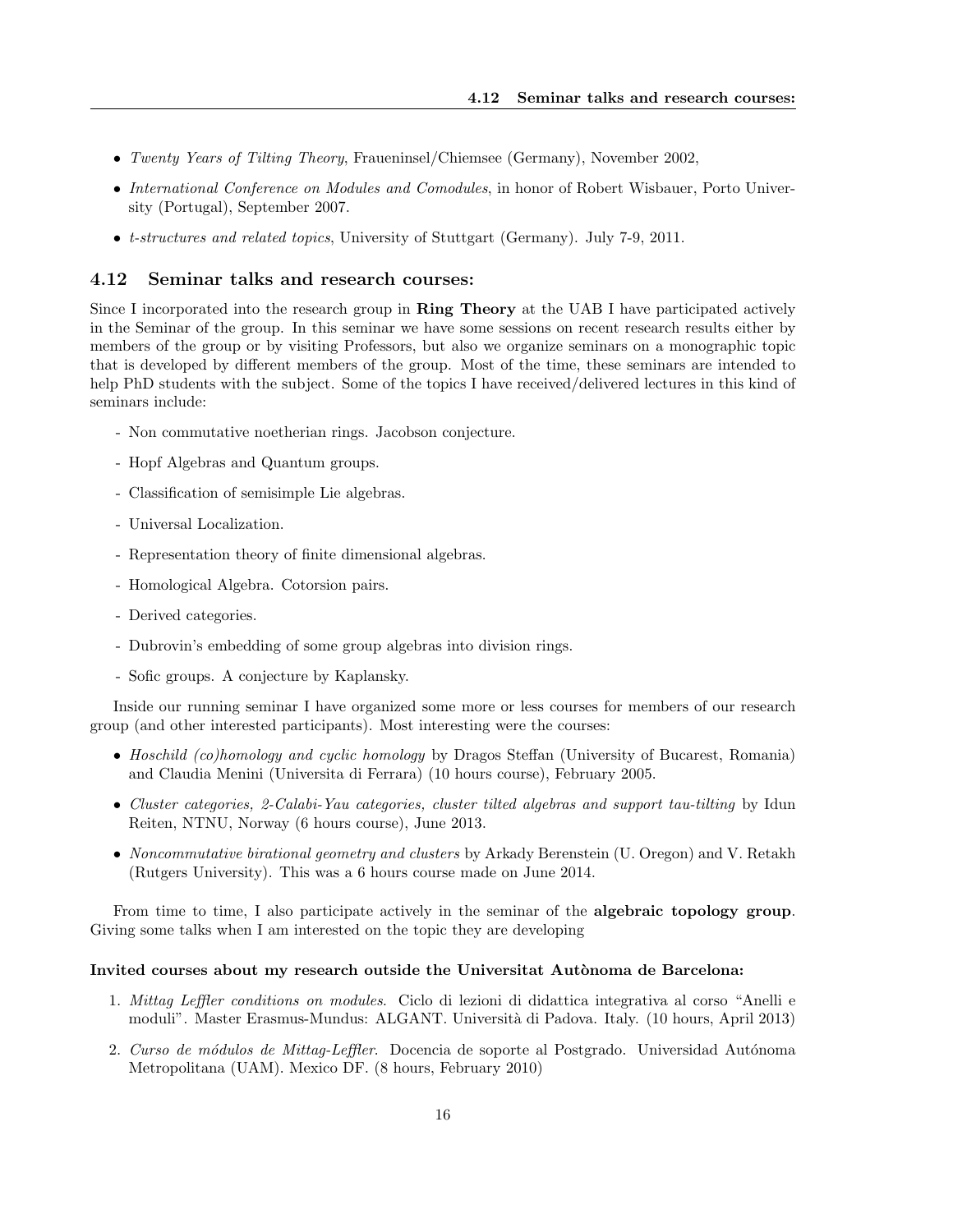- 3. Embedding domains into division rings, short course for graduate students of 8 hours, Dipartimento di Matematica della Universit`a di Ferrara (Italy), January 2005. Erasmus exchange program.
- 4. Linearly compact and AB5<sup>\*</sup> modules. Duality theory. Invited six hours course at the Ludwig-Maximilians-Universität, Munich (Germany), February 2002. Erasmus exchange program.

#### Invited research seminar talks outside the Universitat Autònoma de Barcelona:

- 1. Definable classes and Mittag-Leffler conditions Invited talk at the Algebra Seminar, Charles University (Prague), February 2013.
- 2. Separable modules, almost projective modules and (strict) Mittag-Leffler conditions. Invited talk at the Algebra Seminar, University of Athens (Greece), December 2011.
- 3. The combinatorics around an idempotent matrix. Invited talk at the seminar of the Sonderforschungsbereich 701, Spektrale Strukturen und Topologische Methoden in der Mathematik. Universität Bielefeld, June 2011.
- 4. Mittag-Leffler conditions on modules. Invited talk at the Algebra Seminar, NTNU (Trondheim, Norway), April 6, 2011.
- 5. Infinitely generated projective modules over semiloca rings. Invited talk at the Algebra Seminar, NTNU (Trondheim, Norway), February, 2011.
- 6. Big projective modules over Noetherian semilocal rings. Invited talk at the Algebra Seminar, Charles University (Prague), February 2009.
- 7. La propiedad de Mittag-Leffler relativa a una clase de m´odulos, invited talk at the Algebra Seminar, Universidad Autónoma Metropolitana-Iztapalapa, México DF, July 2006.
- 8. Rational power series from the point of view of formal languages and automata theory, series of three talks at the Dipartimento di Informatica e Comunicazione de la Universit`a degli Studi dell'Insubria, Varese (Italy), April 2005.
- 9. Tilting modules are of finite type, two invited talks at the Algebra Seminar of the Università di Padova, Padova (Italy), March 2005.
- 10. Endomorphism rings. The commutative case vs. the non-commutative, Invited talk at the Algebra Seminar, Università di Padova, Padova (Italy), November 2004.
- 11. Embedding the free algebra into a division ring, Invited talk at the Algebra Seminar, Università di Padova, Padova (Italy), February 2004.
- 12. Morphisms of Rings into Simple Artinian Rings Invited talk at the Algebra Seminar, Università di Ferrara (Italy), July 1999.
- 13. Projective modules over semilocal rings, Invited talk at the Algebra Seminar, Università di Udine (Italy), November 1997.
- 14. Endomorphism rings and tensor products of linearly compact modules, Invited talk at the Algebra Seminar, Università di Ferrara (Italy), September 1995.
- 15. Modules with semilocal endomorphism ring,
	- Invited talk at the Algebra Seminar, Rutgers University (USA), January 1994.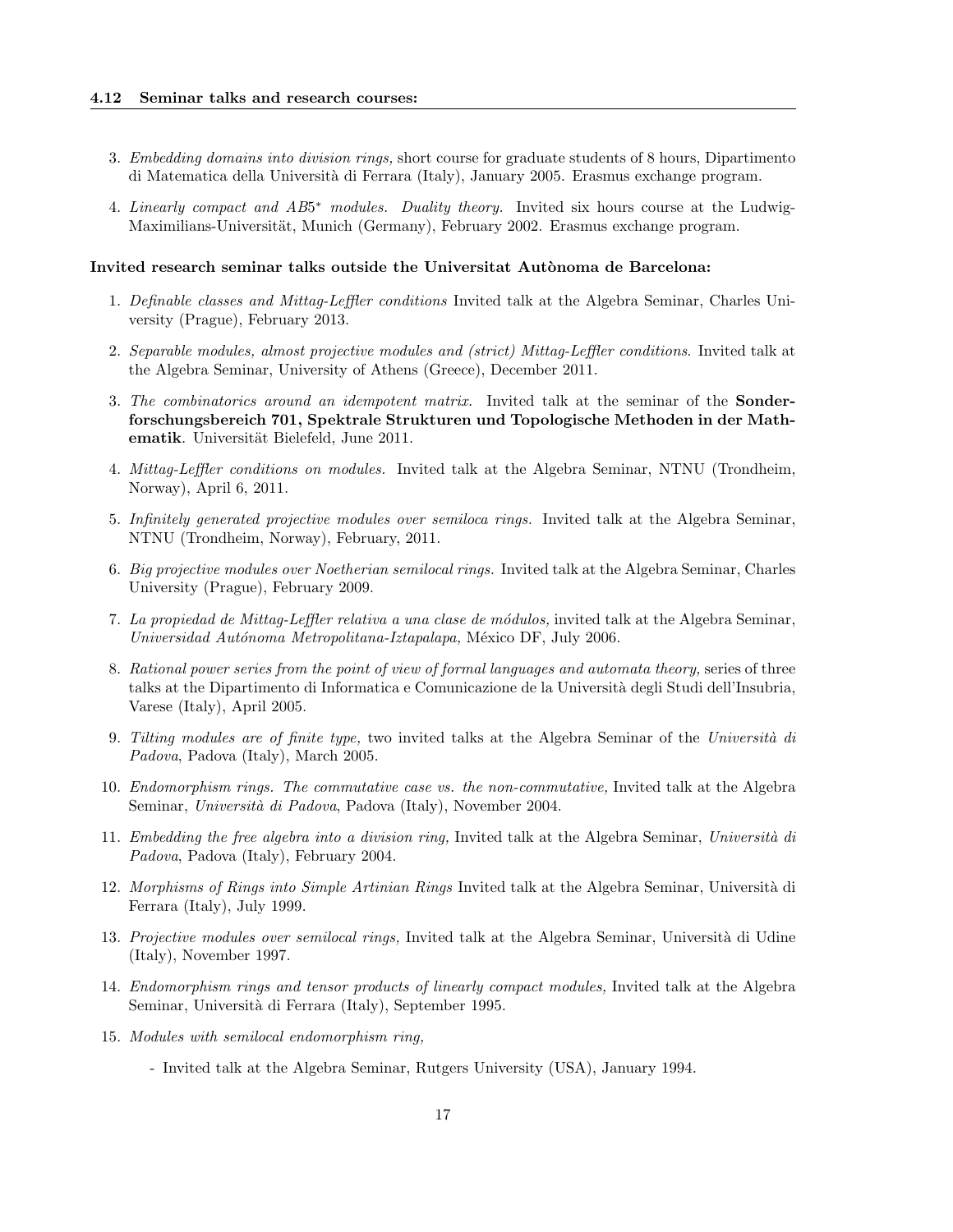- Invited talk at the Algebra Seminar, Università di Ferrara (Italy), September 1995.
- 16. The Ore condition for polynomial rings,
	- Invited talk at the Algebra Seminar, Rutgers University (USA), March 1993.
	- Invited talk at the Colloquium of the Mathematics Department, Ohio University (USA), May 1993.
	- Invited talk at the Algebra Seminar, University of California at Santa Barbara (USA), May 1994.
	- Invited talk at the Algebra Seminar, University of Madison-Wisconsin (USA), May 1994.

#### <span id="page-17-0"></span>4.13 Some courses and monographic seminars attended outside UAB

- I attended a summer school in Cortona (Italy), organized by the Scuola Normale Superiore di Pisa, in August 1988. The couses were:
	- The Brauer Group, F. van Oystaeyen.
	- Perfect and Semiperfect Rings, G. Azumaya.
- While in Rutgers University I attended the courses:
	- Commutative Algebra, W. Vasconcelos.
	- Noncommutative Determinants, coordinated by I. Gelfand.
- I attended the Erasmus Intensive Programme in Algebra, in Edimburgh (Scotland) From March 26th to April 3rd, 1995. The courses were:
	- Operator Spaces, R. R. Smith and G. Pisier.
	- Gröbner Basis Methods, D. Eisenbud.
	- Knot Theory, L. Kauffman.
	- Finite Dimensional Algebras, I. Reiten.
	- Trace Forms, J. P. Serre.
- I attended the following session of the Séminaire M.A.T. (Mediterranéen d'Algèbre et Topologie) that used to be coordinated by the University of Montpellier:
	- $-$  Algèbres de Hopf, renormalisation et problème de Riemann-Hilbert. A. Connes and D. Kreimer, University of Nice, March 17–18, 2000.
	- Montpelliier Session, January 18–19, 2002. The talks were:
		- Bernhard Keller (Université Paris VII), Cohomologie de Hochschild et groupes de Picard  $d\acute{e}riv\acute{e}s.$
		- Steffen Koenig (Leicester University), Structures of finite dimensional algebras arising in algebraic Lie theory.
	- Barcelona session, October 4–5, 2002. The talks were:
		- Claus Michael Ringel, Universität Bielefeld, Indecomposable algebraically compact modules for tubular algebras.
		- Jan Trlifaj, Charles University (Prague), Approximations and the Finitistic Dimension Conjectures.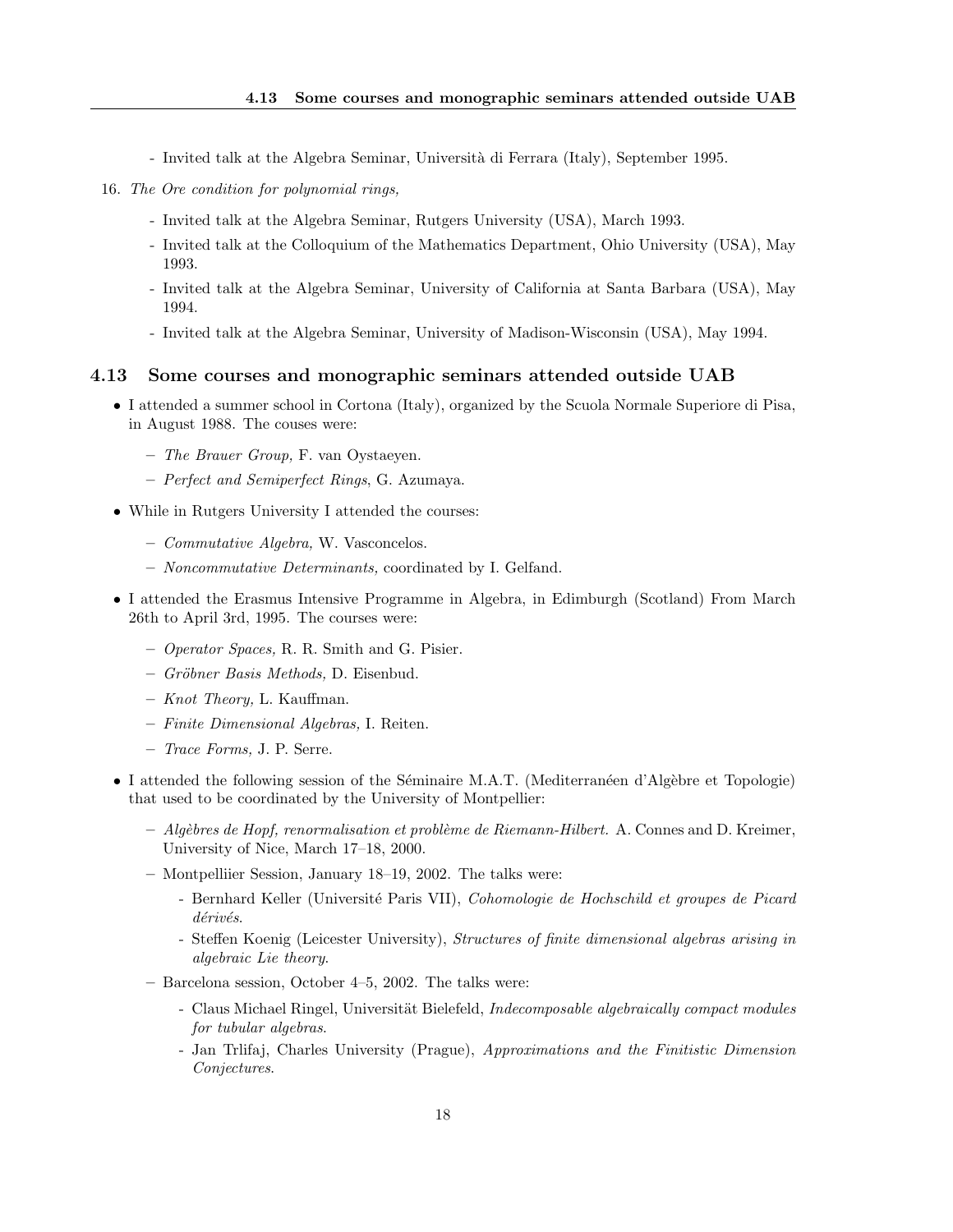- I have attended the following *Advanced Courses* organized at the Centre de Recerca Matemàtica:
	- Advanced Course on Geometry and Physics, July 1996.
	- Advanced Course on Algebraic Quantum Groups, September 2000.
	- Advanced Course on Polynomial Identity Rings, July 2003.
	- Advanced Course on Quasideterminants and Universal Localization, January-February 2007.
	- $-$  (Re)emerging methods in Commutative Algebra and Representation Theory 9-13 February, 2015.
	- Building bridges between Algebra and Topology 13-17 April, 2015.
- I attended to the courses Perspectives on rings and algebras organized at the Universidad de Murcia by the Red de *algebra no conmutativa*, from June 29 to July 1, 2006.

## <span id="page-18-0"></span>5 Teaching activity

Since I started to work at the Mathematics Department of the UAB I have had teaching responsibilities. My teaching activity has been recognized with 6 tramos docentes from the Spanish Government and 6 from the Catalan Government.

My teching duties at UAB the course 2017-2018 are:

- Pràctiques externes I am coordinating the internships in industry of students of our degrees on Mathematics, double degree on Mathematics and Physics, degree on Applyed Statistics and double degree Statistics-Sociology.
- Linear Algebra for students on Statistics I am teaching the problem sessions.
- Resolució de Problemes Matemàtics these is a course offered to secondary school students that want to improve their mathematics skill, it is oriented towards the preparation of the Mathematics Olympiad.

Im a supervising the bachelor thesis:

- Aumatell Garriga, Miriam, Grups de reflexió finits i la seva classificació. Grups de Coxeter.
- Gomez Omella, Meritxell (jointly with Jaume Coll), Origami i teoria de Galois
- Reche Polo, Lara Evolution Algebras: aplicacions a la Genètica
- Vidal Molera, Berta *Matemtiques i cristal·lografia: simetries a la natura i la seva idealització*  $matemàtica$

My teching duties at UAB the course 2016-2017 were:

- Galois Theory I am the responsible professor (3rd year, Mathematics degree, 4th year, Physics and Mathematics double degre). I am also teaching the problem sessions.
- Resolució de Problemes Matemàtics these is a course offered to secondary school students that want to improve their mathematics skill, it is oriented towards the preparation of the Mathematics Olympiad.

I supervised two bachelor thesis:

- Aidé Borrego (jointly with Jaume Coll), on *Origami and Galois Theory*.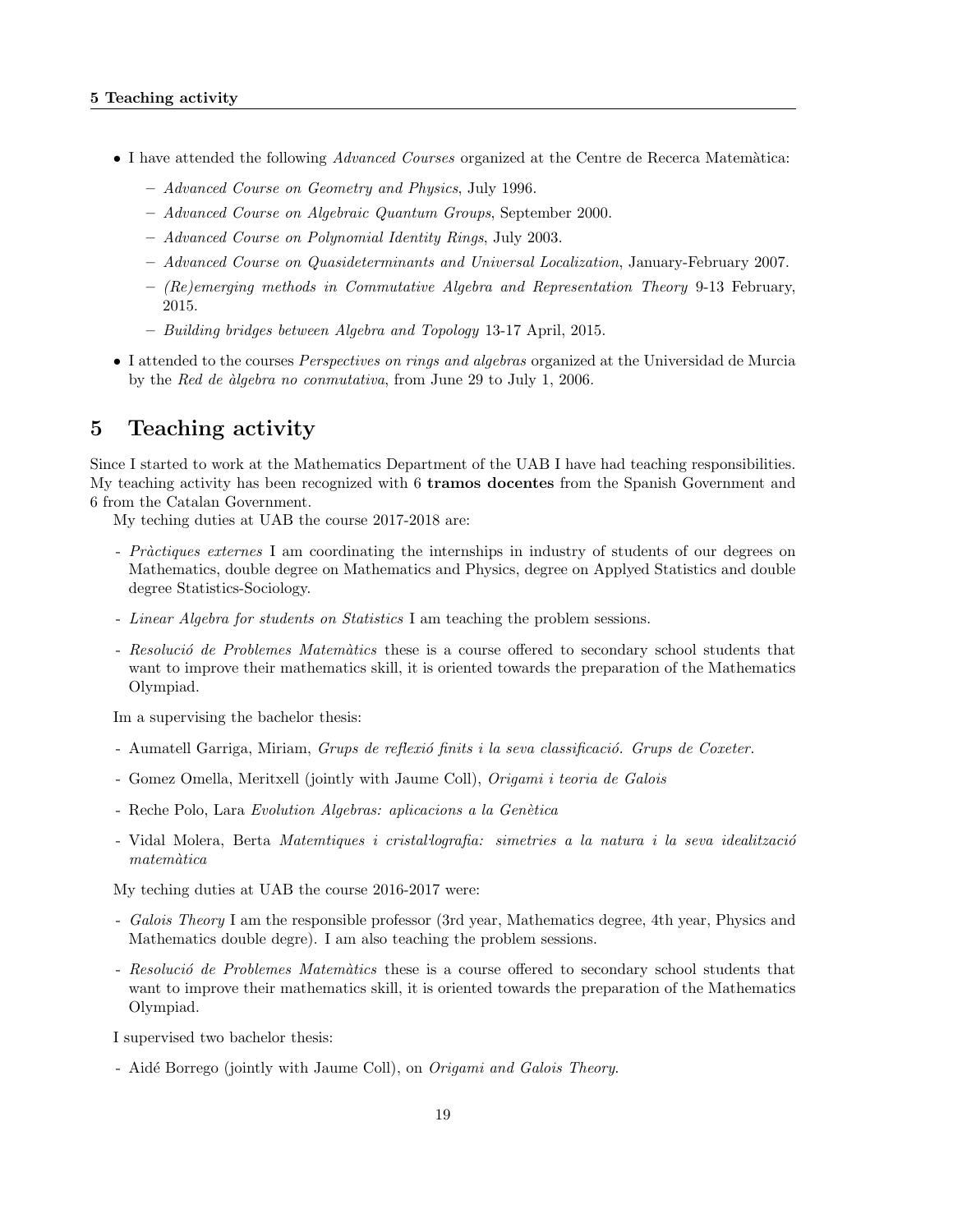- Guillem de la Rosa, on The Dirichlet Therem on arithmetic progressions.

I also delivered a talk in Tendències actuals de les matemàtiques which is a subject aimed to present advanced materical to our last year undergraduates. The title of the talk was The mathematics around Dynkin diagrams.

The course 2016-2017 I was also invited to teach 8 hours at the Universit`a di Verona (Italy). I delivered the minicourse " Finitistic dimensions for commutative noetherian rings ", given from 25th May to 09th June 2017, inside the course " Homological algebra " in the Master's Degree LM-40 Mathematics, AY 2016-17 (Universit di Verona).

My teaching duties the course 2015–2016 were:

- Galois Theory I was the responsible professor (3rd year, Mathematics degree, 4th year, Physics and Mathematics double degre). I was also teaching the problem sessions.
- I was the responsible professor of *Calculus* (1st year, degree on *Gestió Aeronàutica*), in which I tought also problem sessions.
- Problem sessions for the course  $Algebra$  (1st year, degree on  $Gestió$  Aeronàutica),
- Seminar sessions for the course *Linear Algebra* (1st year, Physics and Mathematics double degree and Mathematics degree).

I was also supervising the bachelor thesis of the following students :

- Catalin Dediu, El Teorema d'Irreductibilitat de Hilbert i les seves aplicacions al Problema de Galois Invers.
- Mireia Gonzàlez Bedmar, On module categories: almost split sequences and the Auslander-Saroch Theorem.
- Ignasi Gros (5th year, Physics and Mathematics double degre). Representations in Lie Theory and its applications to Physics.

The material for the courses I teach at the UAB can be found at the [Campus Virtual.](https://cv2008.uab.cat)

I have written jointly with Ferran Cedó the book:  $\dot{Algebra}$  Lineal i Geometria per a Físics. Intended for 1st year Physics students, it is accessible at the [Campus Virtual](https://cv2008.uab.cat) of the UAB.

It is costumary in our department that after, first two years, and now three or four years we have to change our teaching. Therefore the list of courses we teach varies a lot, this is also augmented by frequent changes in our educational laws that result in changes in our study programs. Here is a detailed list of the courses I have taught in more than 30 years of experience.

- 1. The course 2013-2014 I was teaching part of the doctoral course [Homology in Algebra and Geometry](http://www.bgsmath.cat/homology-in-algebra-and-geometry/) (Barcelona Graduate School of Mathematics, BGSMath).
- 2. Doctoral courses of the Mathematics Department
	- Seminari de Teoria d'Anells I, 1997-98
	- Seminari de Teoria d'Anells II, 1998-99
	- Rings and Algebras: 1st semester 1998-99.
	- Commutative Algebra: 1st. semester 1999-00, 2001-02, 2003-04. 2005-06.
- 3. Master in Advanced Mathematics (MAMA)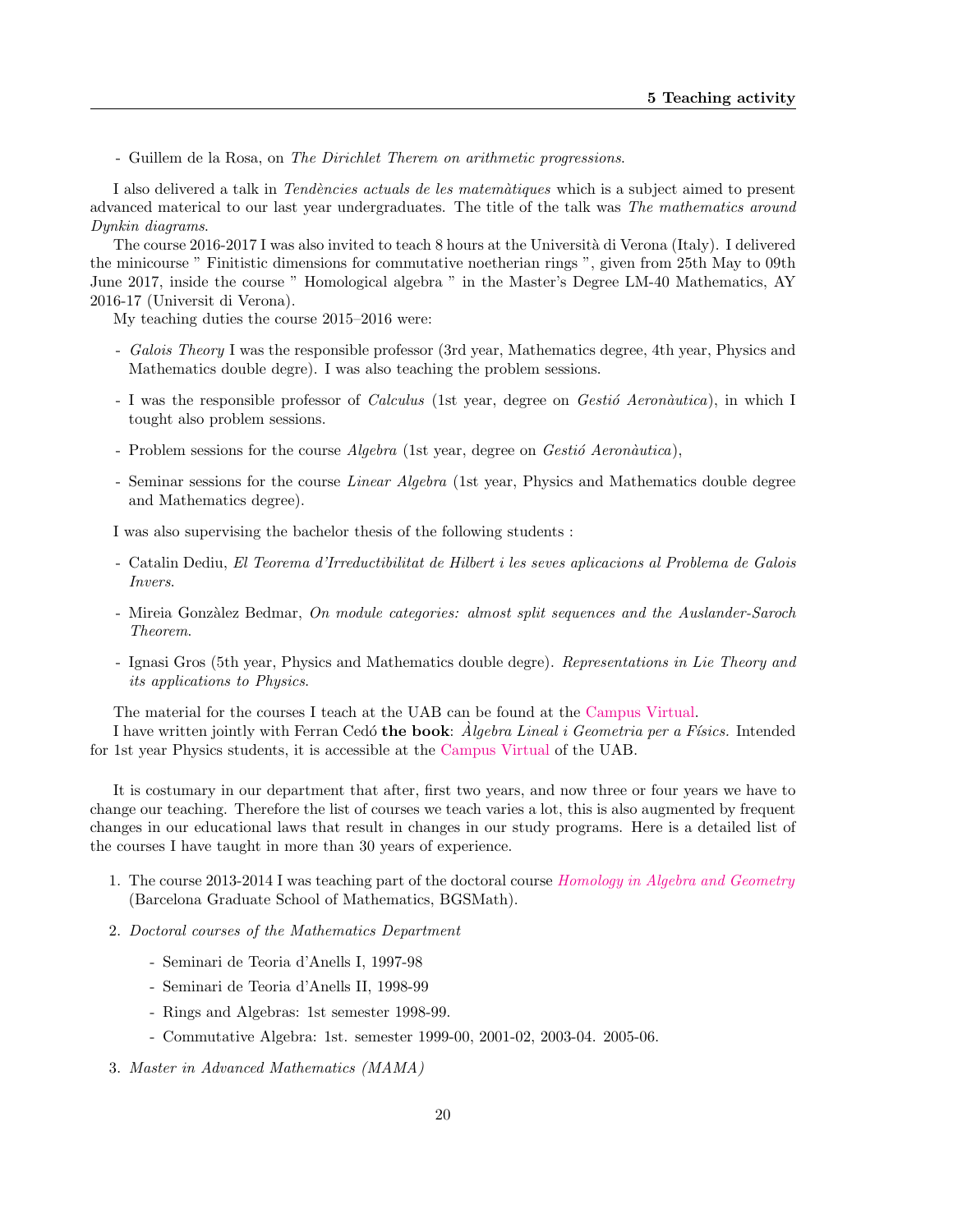- Algebra and Algebraic Geometry. 1st semester 2007-2008, 2009-2010.
- 4. Mathematics Degree
	- Algebra Lineal (Responsible professor, 1st year students): 2008-2009, 2009-2010. I was also ` giving problem sessions the courses: 2011-2012, 2012-2013 and 2013-2014.
	- Estructures Algebraiques (Responsible professor, 2nd. year students). 2nd. semester 2011-12, 2012-13 and 2013-14.
	- Algebra Commutativa (Problem sessions, 4th. year students). 1st semester 2011-12. `
	- I also delivered a talk I have made on of the talks the years 2009-10 and 2011-12. The title was 170 anys de Quaternions: de la física a l'animació per ordinadors.
	- Teoria de Galois (Responsible professor, 3rd./4th year students): 2014-2015. I was also teaching the problem sessions.
- 5. Llicenciatura en Matemáticas (Mathematics)
	- Algebra II (Problems session, 3 rd. year students). During the course 1988-89.
	- Algebra II (Responsible professor, 2nd. year students): 1st. semester of the courses 1994-95, ` 1995-96 and 1996-97.
	- Álgebra Lineal (Problems session, 1st year students): 1st. semester 1997-1998
	- Teoria d'Anells (Responsible professor, 4th. year students): 1st semester 1996-97, 1997-98, 1998-99.
	- Geometria Projectiva (2nd. year students, 2nd. semester): Problem sessions, the course 1995-96, and I was the responsible professor the course 1997-98, 1999-00 and 2000-01.
	- Algebra (Problem sessions, 4th year students): 1st. semester 2002-03.
	- Anells i Grups (Responsible professor, 4th. year students): 1st. semester 2005-06, 2006-07 and 2007-08.
	- Matem`atica Discreta (Responsible professor, 1st. year students): 2nd. semester 2007-08.
- 6. Llicenciatura en Biología (Biology)
	- Matem`atiques (Problems session, 1st. year students). During the course 1985-86.
- 7. Llicenciatura en Informàtica (Computer Science)
	- Algebra (Problems session, 1st. year students)). During the courses 1985-86, 1986-87 and ´ 1987-88.
- 8. Llicenciatura en Física (Physics)
	- Algebra lineal i geometria (Problems session, 1st. year students). During the course1988-89.
	- Métodes matemátics A (Responsible professor 1st. year students). During the courses 1998-99, 1999-00, 2000-01, 2001-02.
	- Algebra lineal i geometria (Problems session, 1st. year students): 2nd. semester 2005-06. ´
- 9. Diplomatura d'Estadística
	- Algebra II (Problems sessions, 1st year students): 2nd. semester 2005-06.
- 10. Ingeniería Técnica en Informática, Escuela Universitaria de Informática de Sabadell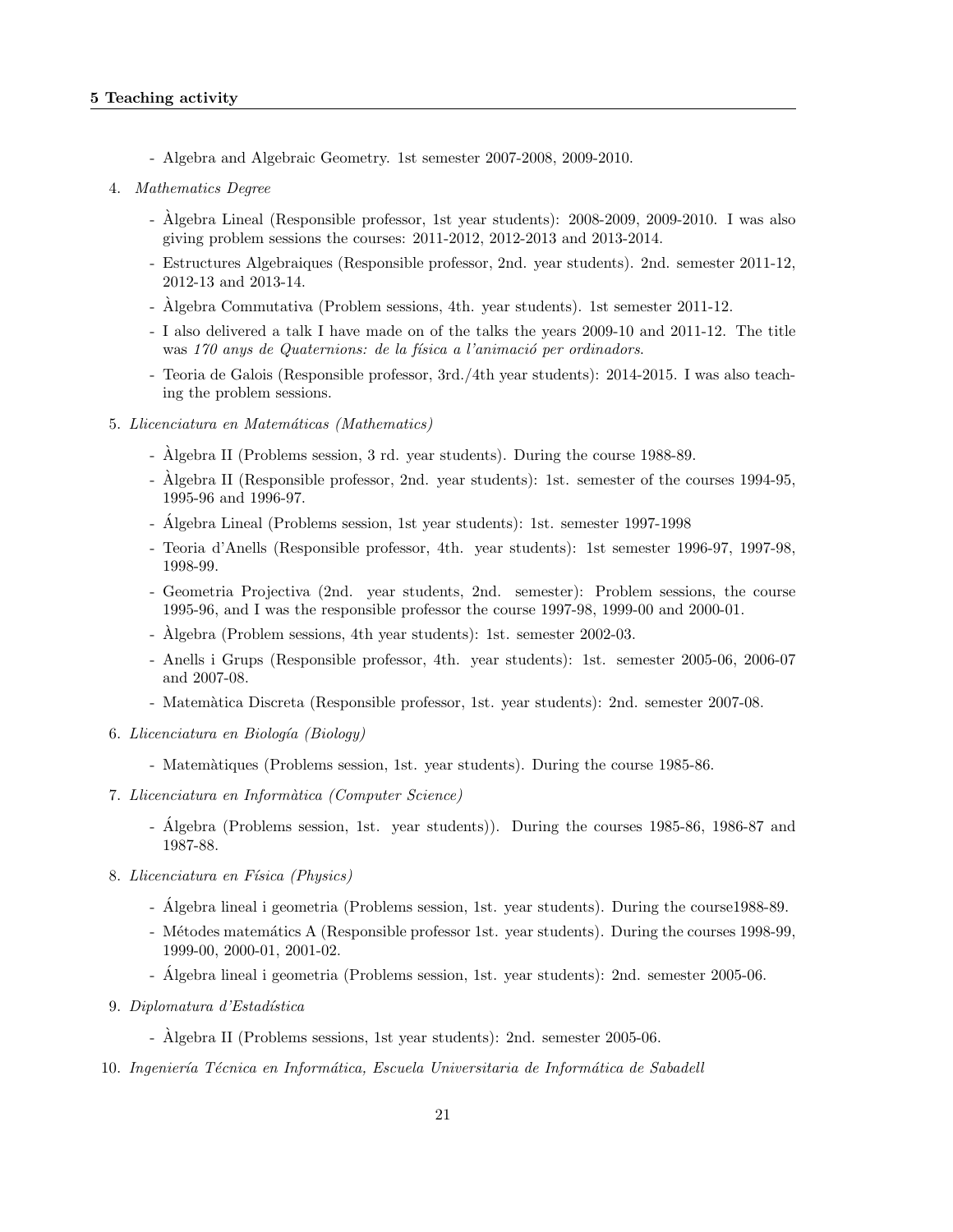- Algorismes i Programes (laboratory session teaching PASCAL 1st year students). During the course 1989-90.
- Probabilitat i Estadística (Responsible professor, 2nd year students). During the courses 1989-90 y 1990-91.
- Algebra (Responsible professor, 1st year students). During the year 1991-92. `
- Algebra (Responsible professor, 1st year students): 1st. semester 1992-93.
- Cálcul I (Problem sessions, 1st year students). During the course 2000-01
- C´alcul II (Responsible professor, 1st year students): 2nd semester 1994-95,1995-96, 1996-97 y 1997-98.
- Fonaments de la Matem`atica Discreta (Responsible professor, 1st year students): 2nd semester 1998-99, 1999-00, 2000-01, 2001-02, 2002-03, 2003-04.
- Algebra (Problem sessions, 1st year students): 1st. semester 2000-01, 2001-02 y 2002-03. `
- Càlcul (Responsible professor and/or problem sessions, 1st year students): During the courses 2002-03, 2003-04, 2005-06 and 2006-07, 2007-08, 2008-09, 2009-10.
- 11. Degree in Electronical Engineering
	- Estadística (Problem sessions, 1st. year students). 2nd semester 2011-12, 2012-13 and 2013-14.
- 12. Degree in Gestió Aeronàutica
	- Calculus (Responsible professor 1st. year students). 2014-2015. I also tought problem sessions.

## <span id="page-21-0"></span>6 Professional Service activities

#### - Administration duties

I have been active member of many different committees and of the governning bodies to which i have been nominated. Right now I am member of the senate of the Faculty of Sciences of UAB.

I have also participated, in different committees to discuss about different Academic Curricula for our students. For example, during the course 2013-2014 I was member of a committee of the Departament de Matem`atiques (UAB) to design a reform of our master studies.

My starting with a unipersonal administration commitment is the Coordination of the PhD in Mathematics, which I am doing since October 2016. The PhD coordinator is also part of the managing team of the Mathematics Department, so apart from the responsabilities derived from the PhD School I attend the weekly meetings of the team to discuss the different issues around the department daily live.

It is worth mentioning that in the last years our PhD School has gone through the process of adaptation to the directions of the European Union given by the Salzburg Document and developed in relgulation laws by the Spanish government in 2011.

Parallel to this change we have also seen a strong increasing of the number of predoctoral researchers. Right now our program has 46 PhD students, this number has multiplied by three in the last six years. This is not an isolated phenomena, the three PhD programs in Mathematics that exist right now in Barcelona have similar figures.

- Project Evaluation activity.

From April 2017 I am member of the Advisor Scientific Committee of the [Barcelona Graduate](http://bgsmath.cat) [School of Mathematics \(BGSMath\)](http://bgsmath.cat)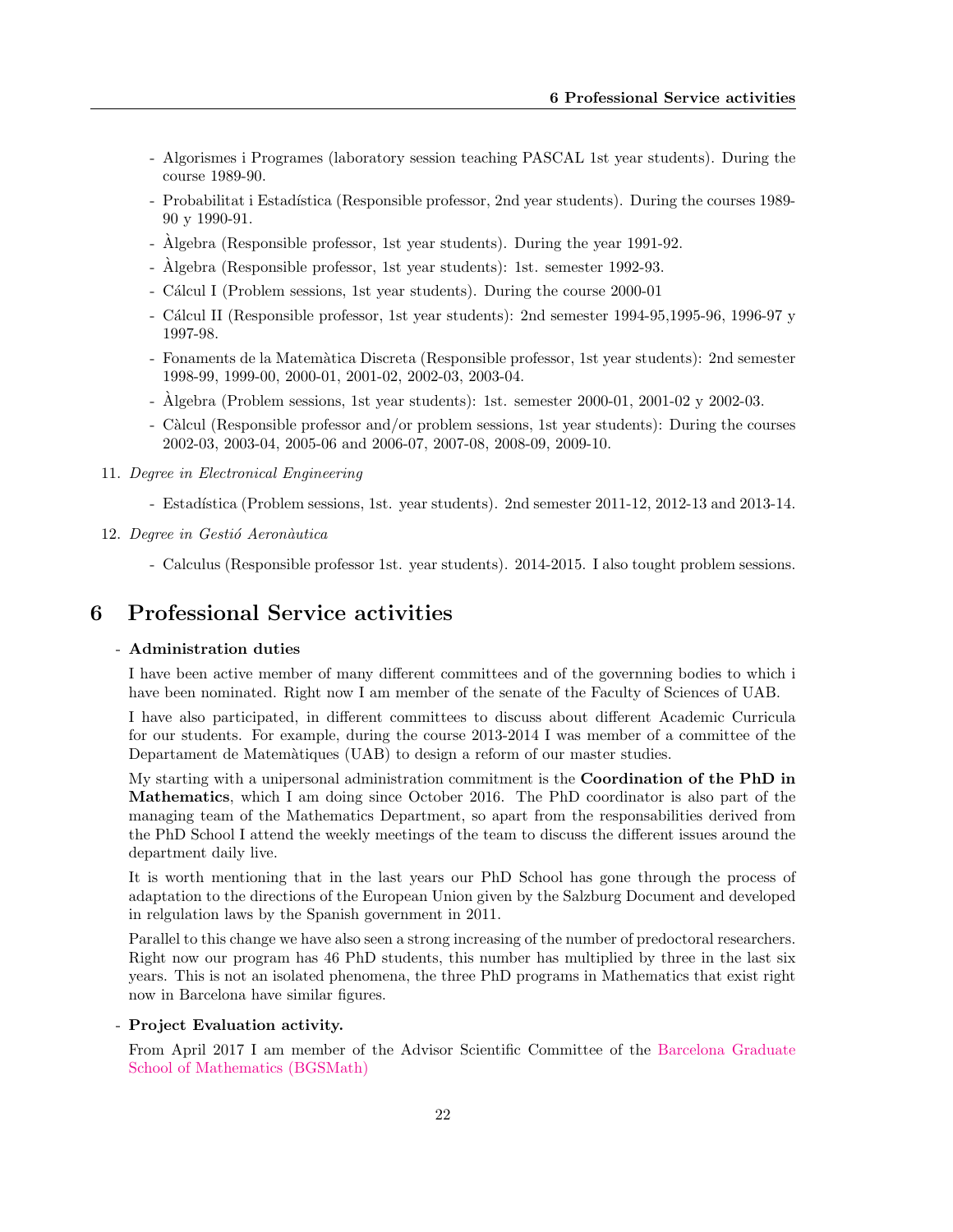On September 2017 I acted as evaluator for COLCIENCIAS (Colombia)

In June 2016 I acted as evaluator for the Agencia Nacional de Evaluacin y Prospectiva (Spain).

In the year 2016 i acted twice as evaluator for FONDECYT (CHILE). I was also evaluating for them by December 2017.

I acted as a reviewer for AGAUR (Generalitat de Catalunya), on November-December 2013, 2014.

I have been reviewer of research projects for the Università di Padova (from June 2001 to the end of 2008), and for the King Fahd University of Petroleum and Minerals (Saudi Arabia), since September 2008 to 2014.

I have acted as a reviewer for the Turkish Academy of Sciences the year 2014.

#### - Work for journals.

Right now I review around 8-10 papers per year.

Some of the journals I have been acting as a referee are: Journal of Algebra, Communications in Algebra, Journal of Pure and Applied Algebra, Archiv der Mathematik, Acta Mathematica Hungarica, Annali dell'Università di Ferrara, Journal of Algebra and its Applications, Forum Mathematicum, Indiana Journal of Mathematics, Indian Journal of Pure and Applied Mathematics, Publicacions Matem`atiques, Mediterranean Journal of Mathematics Arabian Journal for Science and Engineering, Glasgow Mathematical Journal, Mathematica Scandinava, Collectanea Matematica, Forum Mathematicum and for the journals of the London Mathematical Society.

I work as reviewer for the AMS.

- I am on the editorial board of [International Electornic Journal of Algebra](http://www.ieja.net/) since February 2007. This is a project carried on by the group on non-commutative algebra formed by professors the different universities in Ankara (Turkey). The local people takes all the work for editing the journal and, according to my experience, the external editors have very little to do. They care a lot about keeping the quality of the published papers.
- I was on the editorial board of the journal [ISRN Algebra,](http://www.isrn.com/journals/algebra/editors/) from March 2011 to the end of 2013. This was a journal born with the idea of being fast at publishing: two three editors were receiving the papers and after three weeks they must sent a review back. The decision about publishing was taking according to that reviews.

This was a lot of work, as one had to handle a big number of papers from many different topics. Usually the level of the presented papers was not good. Finally, the journal disappeared.

#### - PhD evaluation.

I have been member of the following PhD Committees:

- 1. Monoides de refinament i anells d'intercanvi, Enrique Pardo Espino directed by Pere Ara (1995) UAB.
- 2. Anillos functoriales y categorías localmente finitamente presentadas. Aplicaciones al estudio de anillos de endomorfismos, Pedro Luis Gómez Sánchez directed by José Luis García Hernández y Juan Martínez Hernández (2001) Universidad de Murcia.
- 3. Construccions amb generadors i relacions d'anells i monoides amb condicions de cadena, Antoine Riolobos directed by Ferran Cedó (2001) UAB.
- 4. Estudio de la relación entre propiedades de un anillo y sus anillos de matrices infinitas, Francisco Jos´e Costa Cano directed by Juan Jacobo Sim´on Pinero (2006) Universidad de Murcia.
- 5. Factorization Structures. A Cartesian Product for Noncommutative Geometry, José Javier López Peña directed by Pascual Jara (2007) Universidad de Granada.